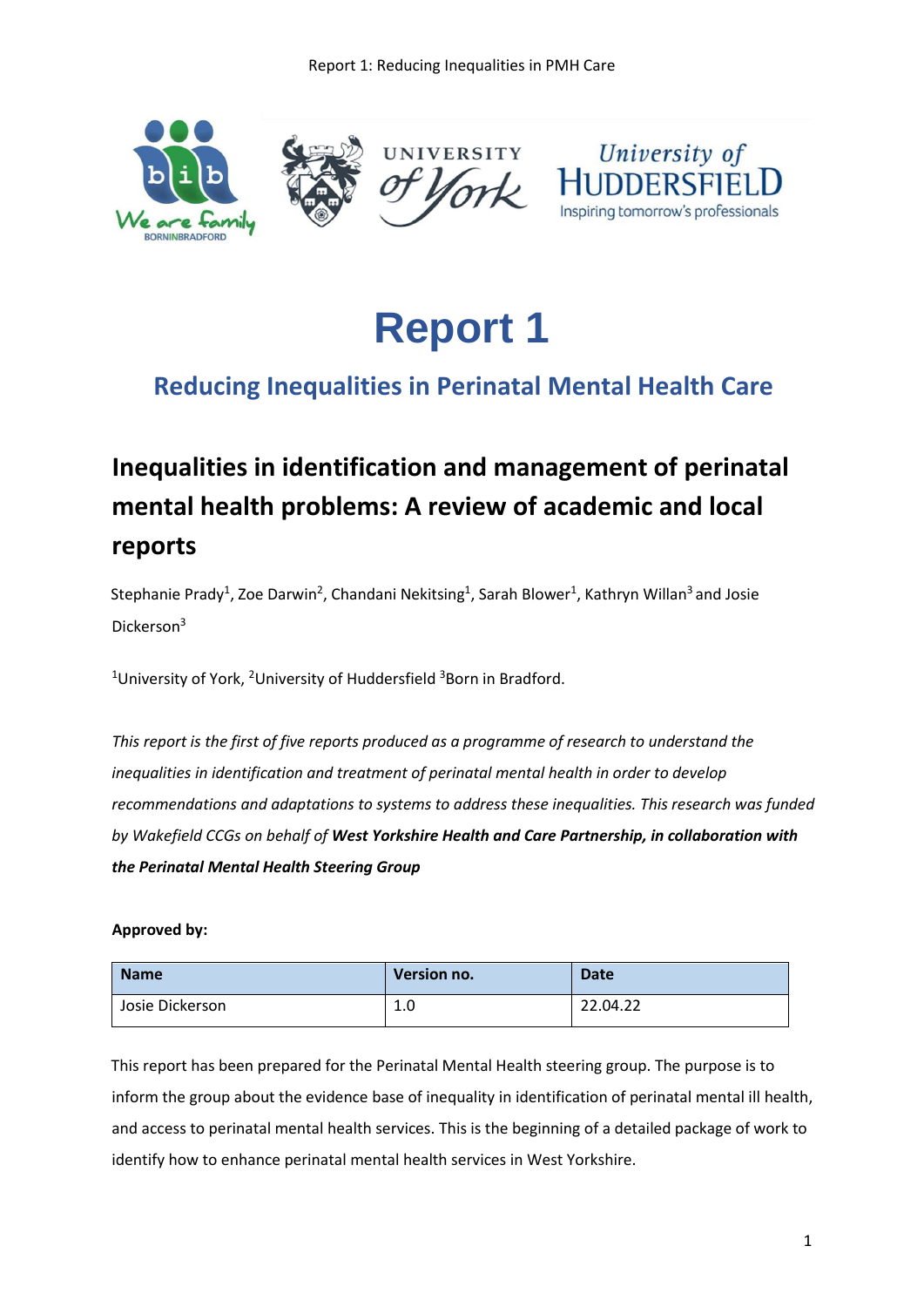## Contents

| 3.12 Personal characteristics; parity, age, relationship status, literacy and disability 10    |  |
|------------------------------------------------------------------------------------------------|--|
|                                                                                                |  |
|                                                                                                |  |
| 3.15 Inequalities around social determinants of health including protected characteristics for |  |
|                                                                                                |  |
| 3.16 Findings from studies that examined identification in practice settings  11               |  |
|                                                                                                |  |
| 3.18 Inequalities around social determinants of health including protected characteristics for |  |
|                                                                                                |  |
|                                                                                                |  |
|                                                                                                |  |
|                                                                                                |  |
|                                                                                                |  |
|                                                                                                |  |
|                                                                                                |  |
|                                                                                                |  |
|                                                                                                |  |
|                                                                                                |  |
|                                                                                                |  |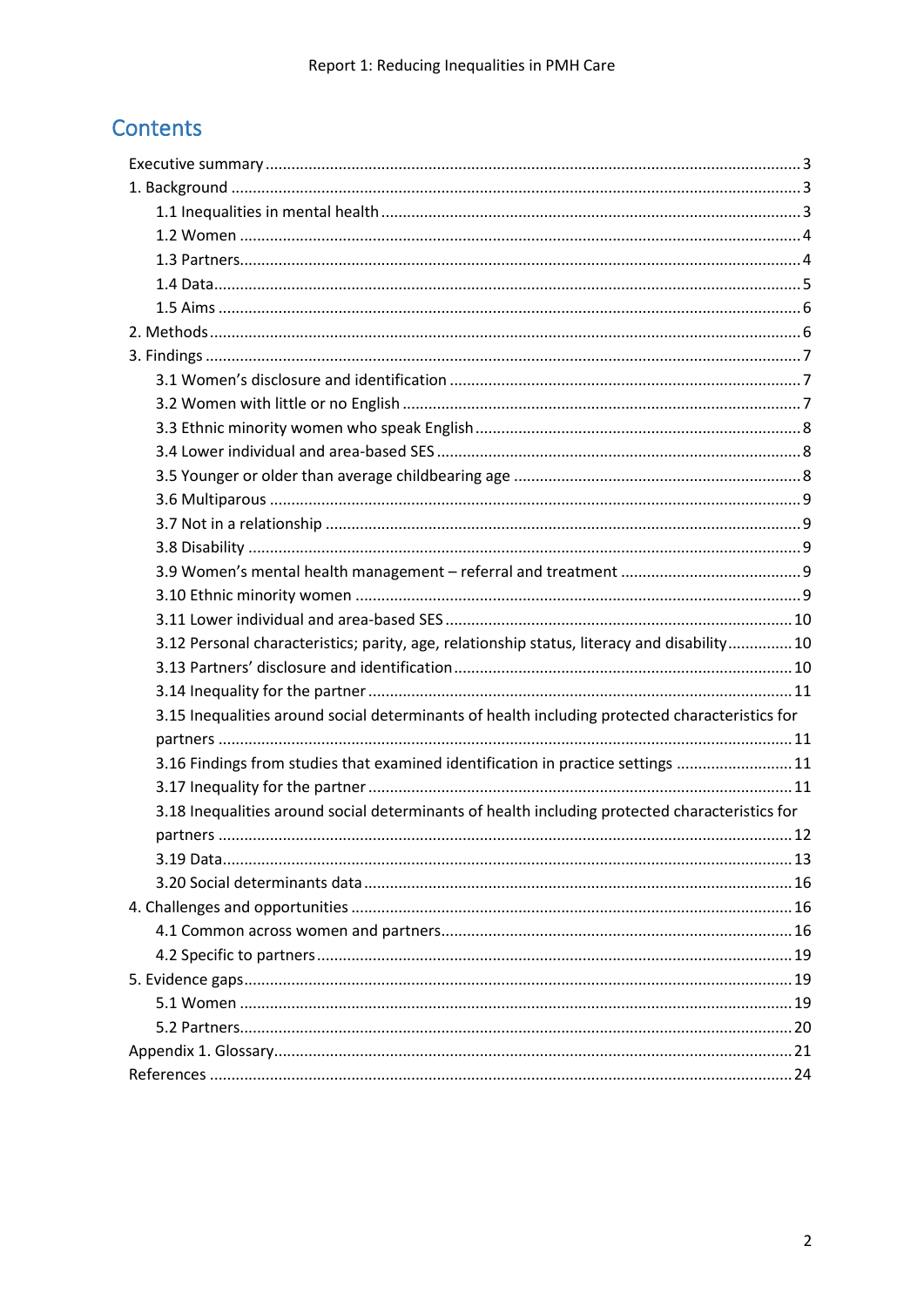## <span id="page-2-0"></span>Executive summary

Mental health problems in the perinatal period are debilitating and costly. Parents living in disadvantaged circumstances have worse mental health, and may receive less health care. Partners are not routinely included in perinatal mental health care efforts. This report investigates the academic and local evidence on perinatal mental health inequality in health services for women and partners, and examines the collection of data to support monitoring and evaluation.

There is evidence of substantial inequality in the disclosure and identification of mental health problems in women with little or no English, and to a slightly lesser extent, for ethnic minority women who do speak English. These are reflective of wider structural inequalities in society. At the juncture of perinatal mental health services, identified problems that need further examination include the use of translators and cultural misperceptions. The effects of interventions such as cultural competency training are poorly understood but a more diverse work force should be seen as an opportunity. It is unclear whether there is inequality along other axes of disadvantage such as economic status, relationship status or age. Due to a lack of research, there is poor understanding about treatment and management disparities in general, and about any inequality for women with disabilities and low literacy. Disparity by increased parity needs further investigation as does disparity in women who have complex social needs or who are disadvantaged in multiple spheres.

The feasibility and acceptability of identifying perinatal mental health problems in partners is not yet established and there may be different considerations for different settings (e.g. universal maternity or health visiting services, primary care, mental health services, voluntary and community organisations). There may be barriers around partner ambivalence, such as questioning the legitimacy of their experiences or needs. Tailoring services to address partner's needs may be helpful and warrants further exploration but any efforts to systematically address partners' mental health concerns must be inclusive of diverse family forms. Group inequalities within partners (e.g. by ethnicity, gender) have not been studied at all.

Problems and variation in capturing accurate mental health data are caused by a large range of interconnected factors from organisational policy, through to processes of care and suboptimal electronic health record (EHR) systems. Social determinants must also be captured, or be linked on individual records in order to monitor inequalities and attention paid to standardising the same information on each record across social groups. There is merit in approaching this from systems and socio-technical viewpoints.

## <span id="page-2-1"></span>1. Background

In this report we predominantly refer to women when referring to mothers, a birthing parent or gestational parent, and to partners when referring to a non-birthing parent or co-parent, who may not necessarily be in a current relationship with the woman. These and other terms are explained in the Glossary (Appendix 1).

#### <span id="page-2-2"></span>1.1 Inequalities in mental health

Mental health (MH) problems including anxiety and depression (common mental disorders, CMD)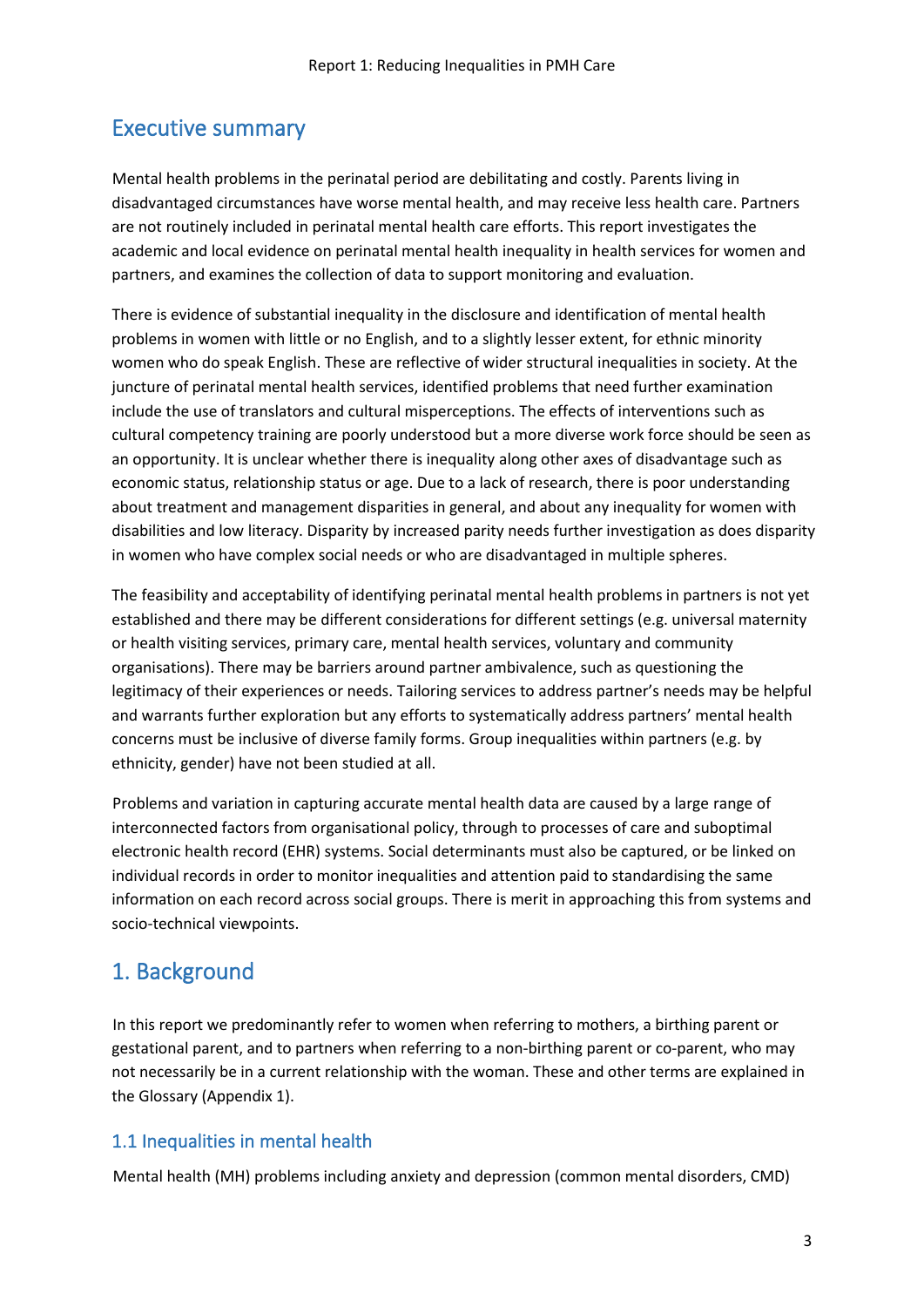affect around one in four of the general adult population a year (1). In general, mental disorders are more likely to occur in people who are demographically, socially or economically disadvantaged, through processes such as stress and discrimination, and lack of access to resources (2-6). This is health inequality<sup>1</sup>, the unfair and avoidable differences in health caused by unequal social conditions (7). The social determinants of health (SDH) are the social conditions by which health varies, for example by ethnicity, religion, age, gender, occupation, income etc. People who are disadvantaged are those whose health is systematically worse due to being in some category of these conditions (e.g. ethnic minority, women with little or no English, older age). People with CMD who are disadvantaged may be less likely to have their disorder recognised in the healthcare system, and be offered, and uptake an offer of treatment (8-10). Reasons are related to the unequal social and economic conditions, and difficulties in navigating the health service (known as candidacy, see Glossary in Appendix 1) which perpetuates the intertwining of poor health with disadvantage (11). The NHS upholds the Equality Act 2010, granting the rights of people with protected characteristics from unfair treatment and discrimination (12).

#### <span id="page-3-0"></span>1.2 Women

It is estimated that around one in four women experience a mental health problem during pregnancy, and postnatal depression is diagnosed in around one in eight and postnatal anxiety in around one in ten women (13-15). Post-traumatic stress disorder affects 3-4% of women in the perinatal period (16); it also increases vulnerability to tokophobia (severe fear of childbirth) in a subsequent pregnancy, although tokophobia can affect any women, regardless of previous birth experience (17). Globally, incidence of puerperal psychosis is 0.9 to 2.6 per 1000 women (18). These perinatal mental health (PMH) problems can cause significant distress and loss of functioning and can interfere with biological processes, parenting and relationships. For some, this disruption can track through to the children causing lifelong impacts (19, 20). In the UK, the cost per case to society for perinatal depression was estimated in 2014 at £74,000 with 70% of these costs relating to the child, and £35,000 for anxiety (40% relating to the child) (21). Puerperal psychosis costs relating to the women are around double that of depression (21).

<span id="page-3-1"></span>In this report we explore inequalities in PMH problems for women.

#### 1.3 Partners

Approximately 5-10% of fathers experience perinatal depression and approximately 5-15% experience perinatal anxiety (22, 23); fathers may themselves also experience childbirth-related post-traumatic stress symptoms (23). Vulnerability to depression and anxiety appears higher amongst partners of women (i.e. gestational parents) who are themselves experiencing PMH problems, with evidence from small studies estimating prevalence between 25-50% (24). Rates amongst other co-parents and partners are unknown however there is some initial indication of distinct challenges facing these groups in the perinatal period, including those relating to assisted conception, stigma, marginalisation, visibility and recognition as parents (25-27).

Mental health problems in any parent carries implications for their relationships with their partner and with their baby; the parent's own outcomes and their child's development (28). In addition,

 $<sup>1</sup>$  in this report we use inequality, inequity, and disparity interchangeably, to the same meaning</sup>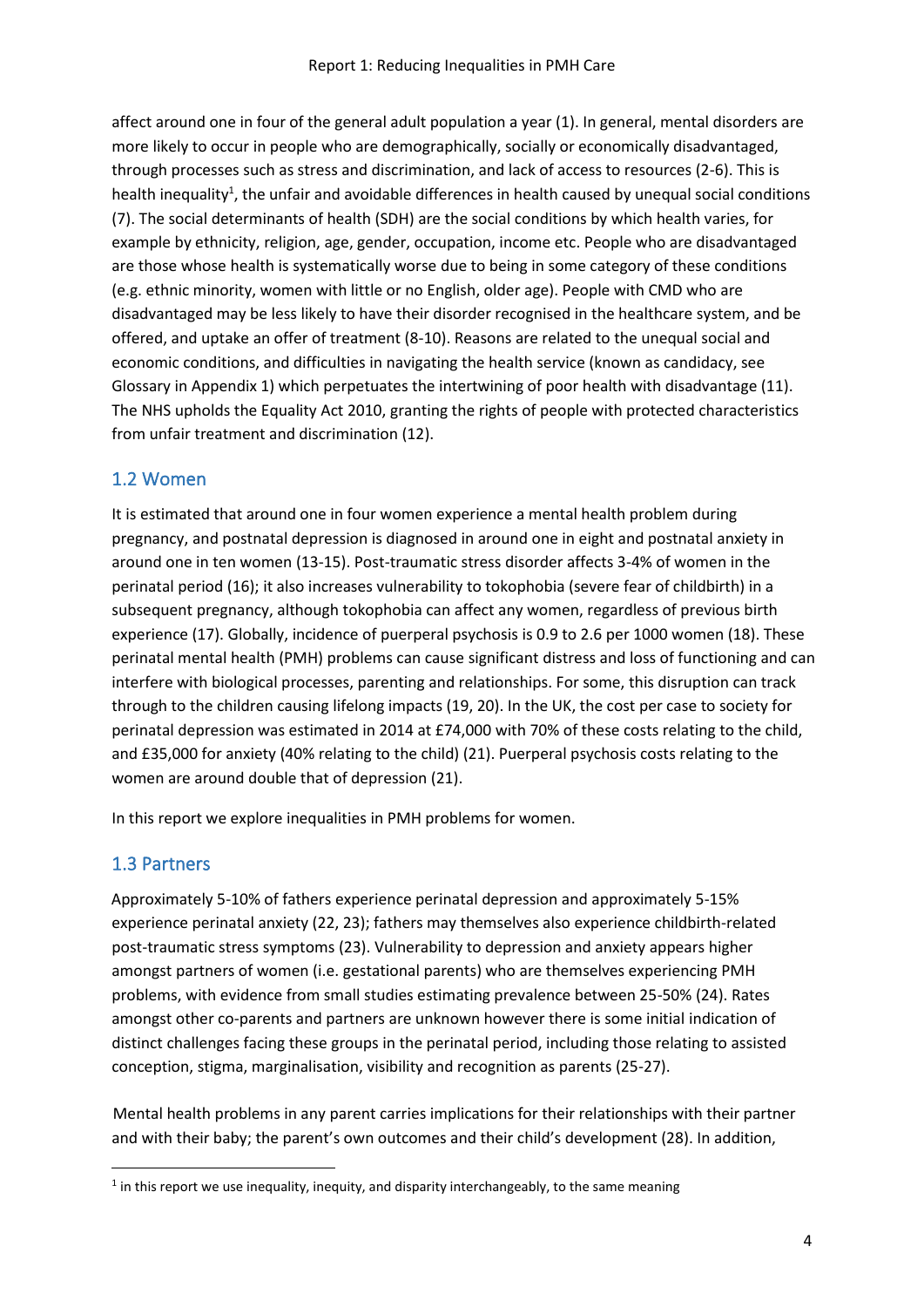having a supportive partner can promote a women's wellbeing and assist in recovery from mental illness (29, 30) as well as being beneficial for the child's outcomes (24). However, whereas mental health is routinely assessed in women (i.e. birthing parents), partners' mental health in the perinatal period remains largely unexplored by services. The NHS Long Term Plan commits to evidence-based assessment of partners of those accessing specialist PMH services and (future) maternal mental health services (formerly known as maternity outreach clinics); no equivalent commitment has yet been introduced for universal services (e.g. maternity and health visiting). Discussions with services have identified examples in individual voluntary and community organisations and in parent-infant relationship services where mental health assessment is offered to partners; in addition, practitioners in some universal services have also reported signposting partners (e.g. to GPs, IAPT) where concerns are indicated (e.g. through discussion with either parent).

In this report, we focus on disclosure and identification of partners' mental health problems in the perinatal period, including inequalities by social conditions within partners.

#### <span id="page-4-0"></span>1.4 Data

Accurate and complete capture of clinical data relating to PMH is needed for a range of purposes: clinical management; sharing of clinical caseloads within an organisation, sharing or referring care to another organisation; audit; summary reporting to agencies; and enabling research.

Data collected in a manner optimised for one purpose may not fulfil another. For example, notes stored as free text in an electronic health record (EHR) may be useful for conveying complex information to another clinician but are inaccessible to analysts and researchers. Such fragmentation of the record can result in problematic decontextualisation. If some or all of the free-text information on, for example, symptoms, diagnosis or treatment are not also coded in a structured manner accessible for analysis then a variety of assumptions might be made. For example, that this patient does not have the condition of interest, or perhaps is being managed in a sub-optimal manner. Depending on the method used to mine records for reporting purposes (the case ascertainment strategy), such mismatches may also impact on the accuracy of audit and reporting of summary data to agencies. Mismatches can be known, in which case they are limitations, or they can remain undetected. Undetected mismatches can result in biased or wrong estimates of, and subsequent inferences about, volume and care quality.

Problems related to the capture of clinical data can be broadly categorised as;

- Completeness are all the expected data recorded?
- Accuracy does the data reflect the clinical picture?
- Accessibility are all the data available for review in the EHR?
- Consistency are data entered or presented in a similar manner
	- o throughout the record, across different data items
	- o across patients
	- o over time
	- o across clinicians
	- o across organisations?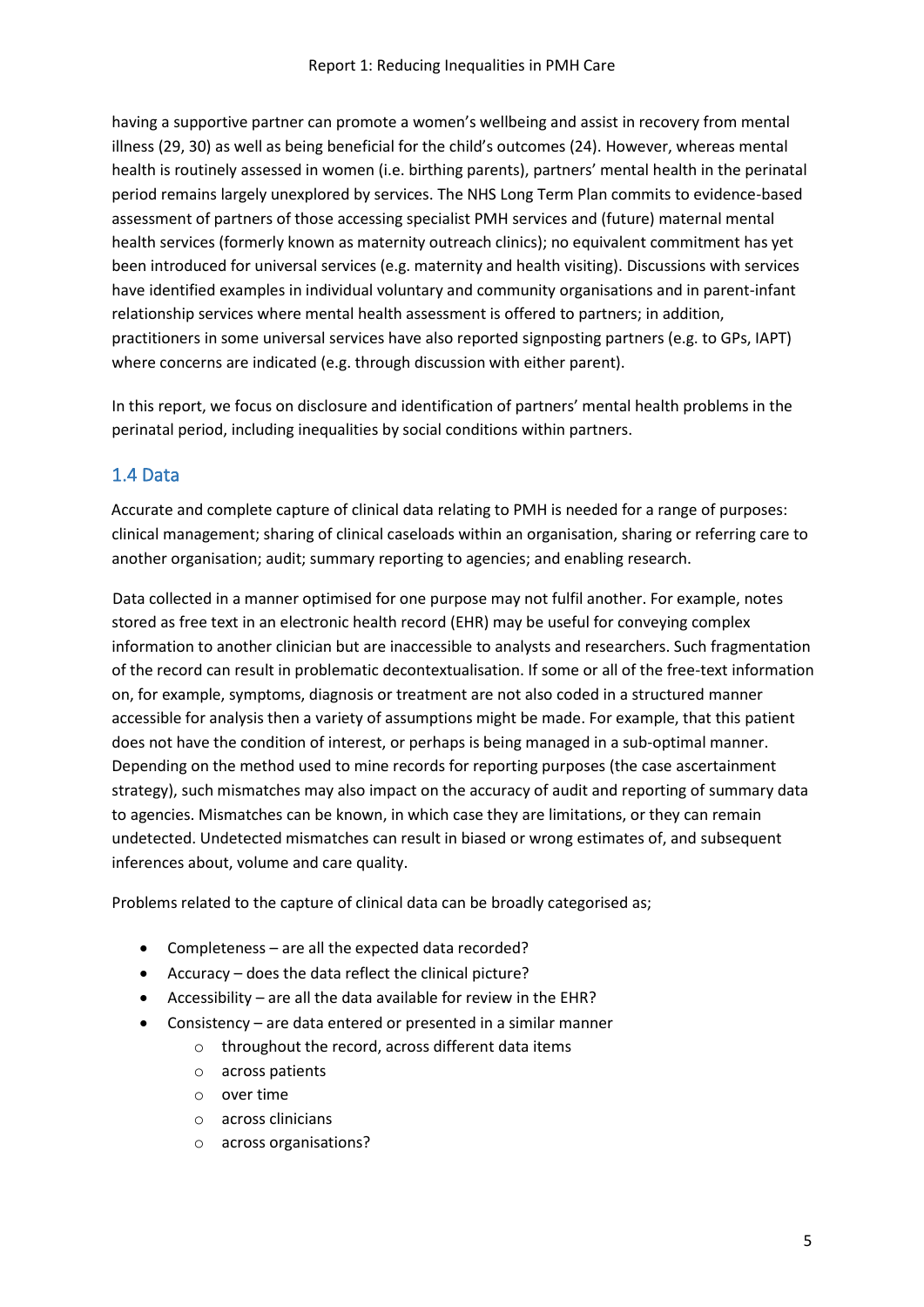To enable an understanding of inequalities, clinical data must also contain robust information about membership of vulnerable social groups – social determinants data. The format of clinical data must not vary by social groups in order to accurately account for need. Social determinants data with the most value is that which relates to the individual (e.g. gender, age, ethnicity, language spoken, poverty). Area-based information such as the Index of Multiple Deprivation can tell us something about the circumstances in which people in that area live, but do not tell us about the circumstances in which that individual lives. Area-based data is useful in some contexts, such as examining equity of referrals.

In this report we consider the capture, accuracy, accessibility and consistency of mental health data for all purposes, with a focus on PMH where possible, and on the capture of social determinants data.

#### <span id="page-5-0"></span>1.5 Aims

- 1. Understand inequalities in the disclosure and identification of PMH problems in women within universal services, and access / take up of PMH services, including appropriate referrals, and provide explanatory reasons for these.
- 2. Understand challenges related to the disclosure and identification of PMH problems in partners.
- 3. Understand challenges related to the capture of PMH and social determinants data by health professionals in universal services.
- 4. Examine existing local reports on PMH pathways for women and partners and compare to findings under Aims 1-3 to look for common and unique challenges and opportunities.

### <span id="page-5-1"></span>2. Methods

We reviewed the academic literature, and local reports provided by West Yorkshire PMH Steering group, to identify evidence of inequalities and data problems. The review included reports published up until 2020; a review of published (and papers in preparation) research literature on women's PMH from 2011 to 2018; and a review of published research literature on partners PMH up until 2020. The academic literature we compiled included several systematic reviews conducted by the authors (two published (31, 33) one unpublished (32) and one published by others (34), preliminary findings from a mixed methods study we carried out in Bradford during 2019 (35, in preparation) and other research known to us. For maximum relevancy, we focus only on the UK context for women and for data, and mostly in universal services. For partners, where there is much less academic literature, we also examined literature from outside the UK.

We considered women, partners and data at key steps in the identification and management of PMH. We used PROGRESS-Plus (see Glossary, Social determinants of health) to broadly organise the social determinants of health for women and partners (36). For readability we report findings under the following headings; language, ethnicity, and socio-economic circumstances (including education and occupation). Under the –Plus categories we included personal characteristics that might be related to perinatal inequalities; age, parity, relationship status, literacy and (own) disability. We looked at inequalities of the partner in relation to the women, and also for social characteristics within partners.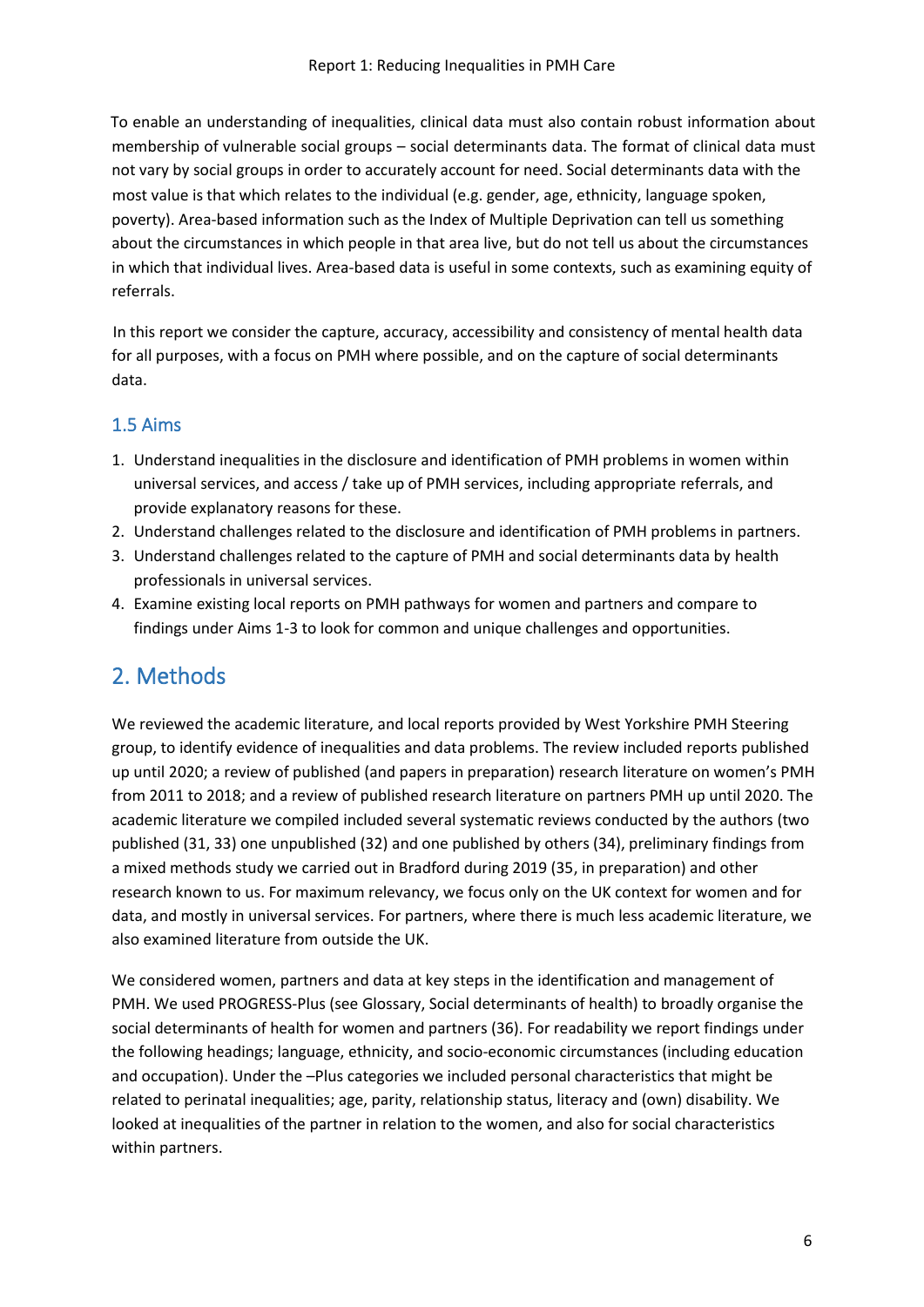A list of the papers and local reports that we reviewed can be found in the References section. It is important to note that some of the local reports we had access to did not look at inequalities or did not include participants from ethnic minorities or other disadvantaged groups as defined above.

## <span id="page-6-0"></span>3. Findings

**Note**: We use social determinants of health categories as an organising framework to report on disadvantaged circumstances, but most of these categories are interdependent and synergistic. Intersectionality - circumstance generated by belonging to multiple groups - will be poorly represented in the findings that follow. This is typically due to the large sample sizes needed to investigate multiple group membership. Therefore, when we present findings for a certain group (e.g. women with little or no English), it must be remembered that any inequality may vary for other categories of disadvantage (e.g., lower SES and multiparous) -- or indeed, advantage.

#### <span id="page-6-1"></span>3.1 Women's disclosure and identification

Nationally, 'most' women are asked about their mental health (37) but not all of those excluded will be in a disadvantaged group. It is the difference between the advantaged and disadvantaged groups that are classified as inequalities; the difference between the advantaged group and the service standard, and the average and the service standard, are not the focus on this review.

#### <span id="page-6-2"></span>3.2 Women with little or no English

There is a reasonably coherent body of evidence to suggest that perinatal women with little or no English are less likely to have a MH problem identified than English-speaking women. Much of this evidence comes from the perspective of the health care provider, consequently less is known about disclosure aspects. The scale of the disparity may be in the order of only one woman with little or no English identified by GPs for every two White British women identified (38).

Two interlinked factors, the use of translators and cultural perceptions, are implicated with nearly half of midwives and health visitors stating that these are barriers to identification (39, 40).

Using interpreters lengthens antenatal booking appointments, which may inhibit raising mental health conversations (41). The physical presence of an interpreter can affect rapport which can reduce the likelihood of the health care provider from starting a MH conversation (35). Informal translators such as family members can unhelpfully direct or dominate conversations (35, 42). Disclosure may be impacted if the woman knows the interpreter, which can happen in a small community (35). Midwives and health visitors are uncertain about translation accuracy and whether translators make cultural interpretations that are not conducive to the identification of MH problems (35, 42, 43).

Midwives may be less likely to use case-finding questions (such as those recommended in clinical practice) where a woman has limited English due to the perception that different cultural understandings of mental health problems would get in the way (43). These perceptions, which may often be mis-perceptions, may be due to a lack of training (42). Health care providers have concerns that the wording of identification questions and assessment tools may not be directly translatable to other languages, which may inhibit their use (35). It is possible that in some situations case-finding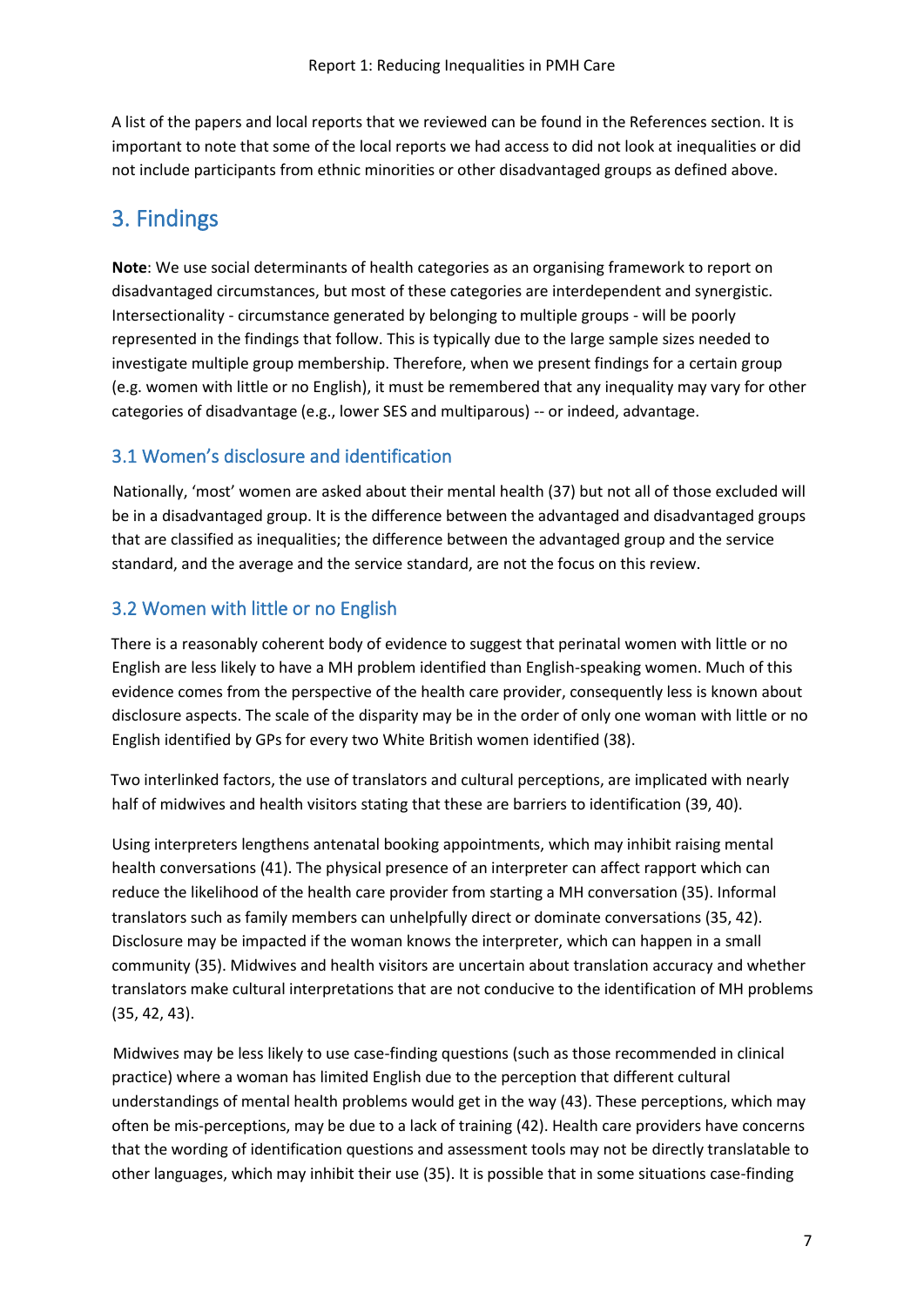questions may be culturally inappropriate and it is important to note that this may also apply to women who speak English (44).

Factors that might affect disclosure include the woman not considering that PMH symptoms indicate an illness, and not having the words in their first language to describe the feelings as a disorder (34). Cultural expectations around not seeking help outside the home has been also implicated (34). Similarly, fulfilling internal or external expectations of happiness, or strength, in the perinatal period have been noted by ethnic minority women (34, 35), however, it is unclear the extent to which this is essentialising, as such beliefs are not limited to ethnic minority women (44).

Locally, it is noted that none of the Trusts provide PMH leaflets in languages other than English (45).

#### <span id="page-7-0"></span>3.3 Ethnic minority women who speak English

There is a small but reasonably coherent body of evidence to suggest that perinatal ethnic minority women who speak English are less likely to have their MH problems identified than White women.

The scale of the disparity could be in the order of 61 ethnic minority women who speak English identified for every 100 White women identified antenatally (GPs) (38), and 92 women recalling being asked about their MH antenatally (78 postnatally) for every 100 White women recalling being asked (46) in (31). There is some variation between ethnic groups, which might be due to small samples, but there is a similar pattern of ethnic minority women being less likely to be identified. This disparity is consistent with the wider literature in the general population where 82% of White GPs correctly diagnosed anxiety in vignettes of White patients but only 39% correctly diagnosed it in vignetted Asian patients (47).

There are few explanations for this disparity. In one study where health care providers cited a lack of familiarity with Caribbean culture, it was conversely the *lack* of language problems that might lead to oversight identification in this group – with HCPs focusing their attention on women with whom they have communication challenges (48).

Uncertainty around real or perceived cultural differences, including the appropriateness of case finding questions, cultural inhibition around help-seeking, and lack of words in a first language to describe the symptoms as a disorder, noted in the section relating to women with little or no English, are also likely to apply here.

#### <span id="page-7-1"></span>3.4 Lower individual and area-based SES

It is not consistent or clear whether aspects of social disadvantage other than ethnic minority status are associated with identification and disclosure disparities (38, 46). Identification studies in primary care (not perinatal specific) have also found few disparities (49).

#### <span id="page-7-2"></span>3.5 Younger or older than average childbearing age

There is a mixed picture for the relationship between age and the identification of MH problems. Antenatally one study found that case-finding and detection was reduced for younger women (43), another finding this relationship in White British women only (38) and a third study found it reduced among older women compared with women of average child-bearing age (46). Postnatally, women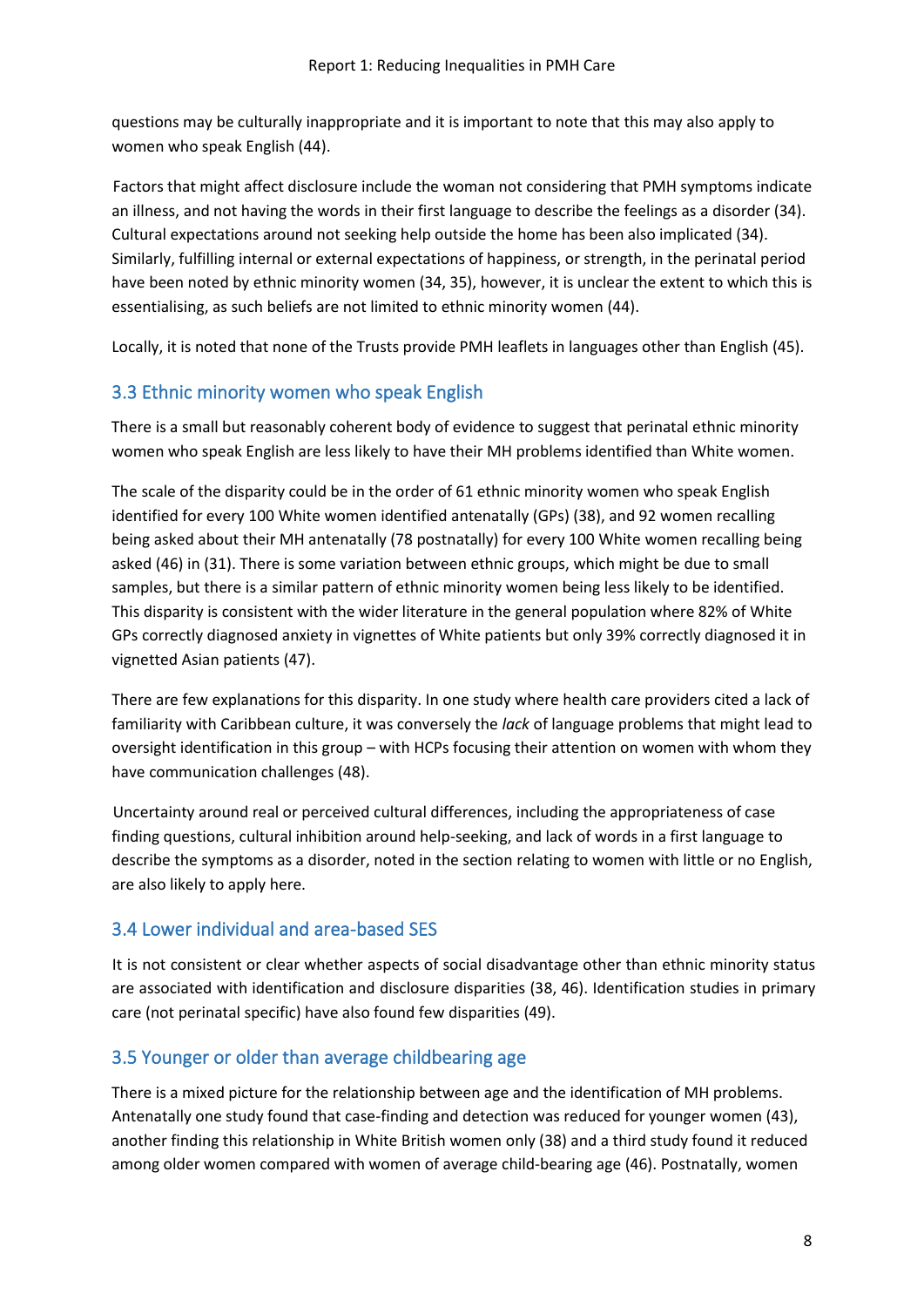under 25 were at risk of under-identification (46). There is obvious intersectionality with parity.

#### <span id="page-8-0"></span>3.6 Multiparous

Multiparous women are slightly less likely to be asked about past mental health problems (research included midwives and health visitors), with 97 to 98 multiparous women asked for every 100 primiparous women (46) in (31). In another study (GPs), there was little observed disparity antenatally (38). Postnatally, an increased number of children in the household could limit the time available within the visit, which may impact on the identification of MH problems by health visitors (35).

#### <span id="page-8-1"></span>3.7 Not in a relationship

Antenatally, there seems to be little association between relationship status and women being asked about current or past/family history of mental health problems or being identified with a MH problem (38, 46). Postnatally, single women were less likely to be asked about their mental health compared with partnered women (46).

Relationship status can influence the disclosure of mental health problems by women and identification by health professionals. The presence of a partner at the booking appointment might inhibit how much women disclose and midwives report that they would be less likely to use case finding questions if a partner attended (42, 43). There is overlap with the need for translators for women with little or no English for women who attend appointments alone.

#### <span id="page-8-2"></span>3.8 Disability

One study reported that midwives might hesitate to use case-finding questions if the woman had learning difficulties (43).

#### <span id="page-8-3"></span>3.9 Women's mental health management – referral and treatment

This includes offer of support, referral or treatment, and uptake of these offers.

#### <span id="page-8-4"></span>3.10 Ethnic minority women

There is very little research on differences by language spoken; this may be due to small sample sizes in studies (50). Similarly, studies often have insufficient numbers of women from many ethnic minority groups to analyse.

There is a reasonable coherent body of evidence to indicate that ethnic minority women experience treatment disparities. Analysis of GP data from the Born in Bradford study indicates that, adjusted for indication, ethnic minority women may have less access to treatment both antenatally and postnatally, and were less likely to be dually treated with pharmacology and non-pharmacological modalities in the postnatal year than White British women (13% ethnic minority versus 30% White British for dual modality treatment) (50). In general populations, decreased prescribing for depression (adjusted for need) in Black and Asian people has also been noted (8, 9).

Another study of perinatal women found that 77 Black and 78 Asian women reported they were offered treatment antenatally for CMD for every 100 White women (37% of women overall were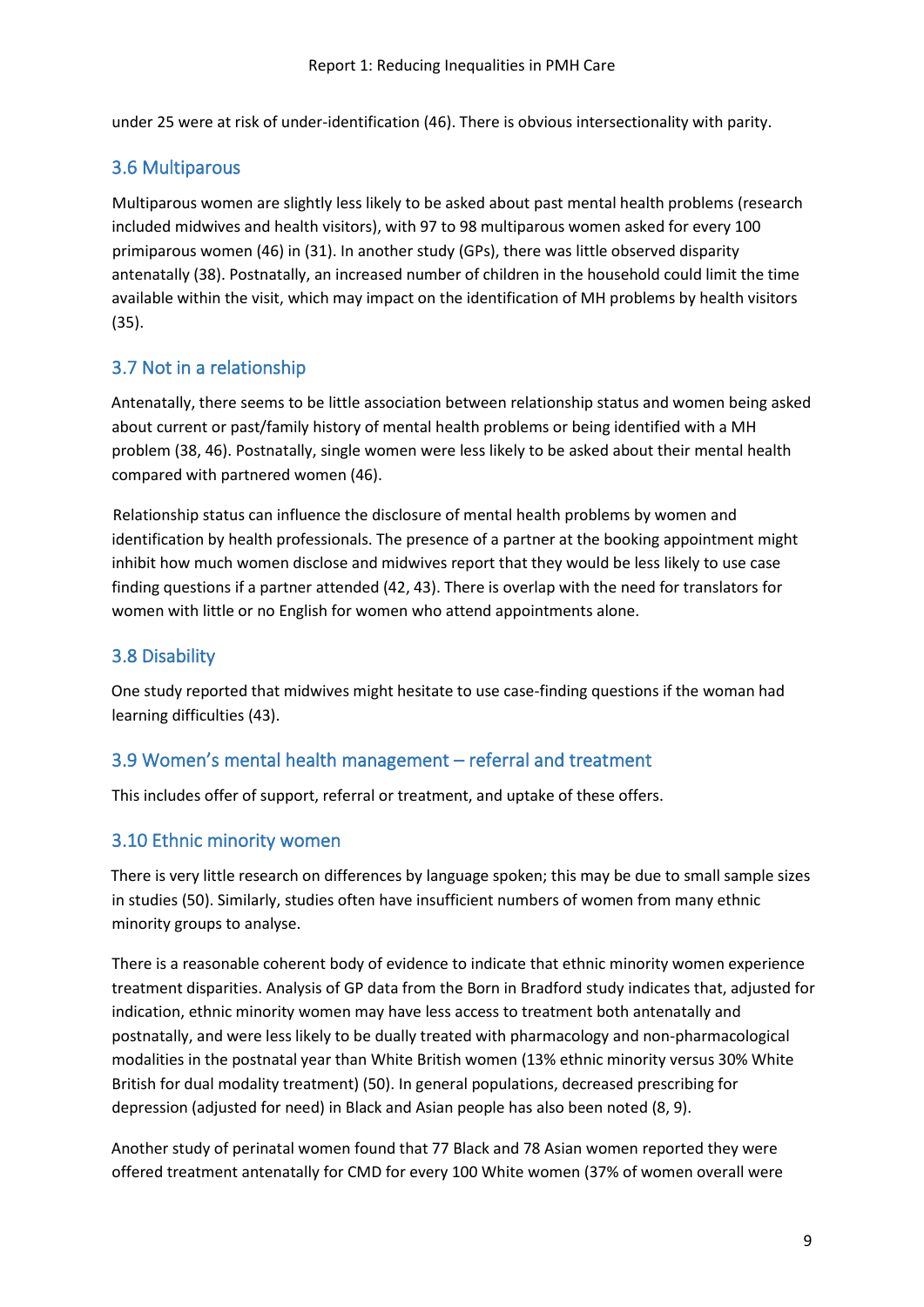offered treatment), with similar disparities in receipt of treatment postnatally (80 Asian for every 100 White; sample sizes too small in other groups to ascertain) (46) in (31). The average recall of receipt of treatment was 45% antenatally and 50% postnatally.

The under-representation of ethnic minority health care professionals leads to increased cultural and religious misunderstandings, which are not present when support is facilitated by someone of the same ethnic background (34). Culturally insensitive services, for example being seen by a male healthcare provider for some women, can lead to feelings of discomfort. Feeling part of, or wanting to attend, a support group can be compromised if discussions are dominated from someone of a different ethnicity, and as noted in the disclosure section, fear of breaches of confidentiality in communities can be a concern (34).

Locally, a benchmarking report found Asian women to be over-represented on inpatient units compared to community caseloads (5% vs 1%) (51).

#### <span id="page-9-0"></span>3.11 Lower individual and area-based SES

In one quantitative study based on women's recall, there were few disparities in the offer and receipt of treatment antenatally or postnatally except that less education was associated with *increased* levels of antenatal treatment offer and postnatal treatment receipt (46).

Locally, a respondent experiencing homelessness, and escaping domestic violence, noted that she was not offered mental health support by any health professionals (52).

#### <span id="page-9-1"></span>3.12 Personal characteristics; parity, age, relationship status, literacy and disability

There were few observed differences in management by age, parity and relationship status for the one study that examined these determinants, except that women aged 16-19 and those 40+ were less likely to be offered treatment antenatally compared to women aged 30-34, as were multiparous women versus primiparous (46). Low levels of literacy in areas of high deprivation could interfere with women being empowered to engage in shared decision making about treatment with GPs (53).

Locally, one respondent noted that her condition worsened with each child, but support lessened with each child (52). Another said that there was good questioning and emotional support with the first child, but not for the second. She noted that the second birth was more straightforward, which she thought impacted on the support offered. A third, who had problems after the birth of her first child, noted that for her second, health care providers had been supportive (52).

#### <span id="page-9-2"></span>3.13 Partners' disclosure and identification

The majority of this section of the report relates to acceptability of assessing partners' mental health in the perinatal period, as this was the focus of a recent review carried out using systematic methods (33). Acceptability was assessed in relation to specific measures (e.g. the Edinburgh Postnatal Depression Scale; EPDS) or examining the proposal of partners' mental health assessment more broadly (e.g. parent and health professional views on mental health being assessed within services). Acceptability included anticipated (prospective) and experienced (retrospective) cognitive and emotional responses of those (potentially) receiving or delivering assessment. Relevant behavioural aspects (e.g. completion of assessment) were also reported as potential indicators of acceptability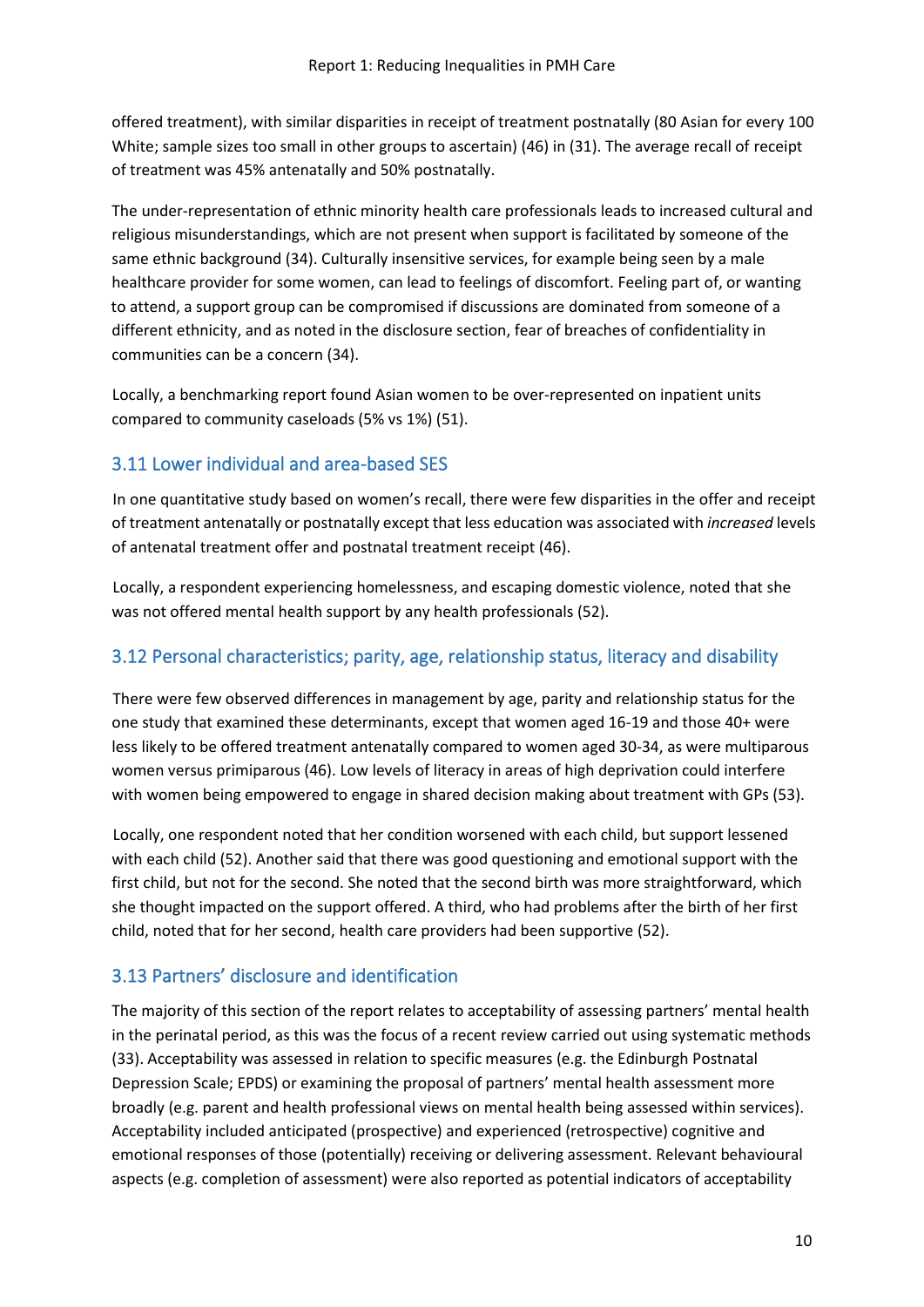but recognising that these may be influenced by other factors. Key findings from the review that are relevant to practice considerations are summarised here, together with additional information regarding equity.

Twenty studies were identified that reported on acceptability; all were from high-income Westernised countries (UK:7, Italy:2, Sweden:5, Australia:4, USA:1, international experts:1). Parent perspectives were reported in eight studies and health professionals' perspectives were reported in nine studies. Participants' perspectives were not reported in three of the studies that examined feasibility and implementation. Although the majority of studies reported some PROGRESS-Plus characteristics in describing study samples (i.e. parity, age, relationship status, ethnicity, language/migration, education, employment/occupation, other socioeconomic aspects, e.g. income, private health insurance), reporting was highly variable; furthermore, few discussed inequalities or inequity.

#### <span id="page-10-0"></span>3.14 Inequality for the partner

Nineteen of the 20 studies identified that fathers (n=18) or non-birthing parents (n=1) faced distinct barriers that were not necessarily common with women (birthing parents); however none framed this as an issue of equity.

### <span id="page-10-1"></span>3.15 Inequalities around social determinants of health including protected characteristics for partners

Four of the 20 studies mentioned inequalities related to ethnicity, language and culture (54-57). Two were conducted outside practice settings. In a UK study with 21 first-time fathers of diverse ethnic backgrounds, some voiced the potential for it to be culturally and socially unacceptable to discuss difficulties of fatherhood (54). A UK study found that health visitors had concerns that asking fathers about their mental health may cause offence due to fathers' individual culture, religion or personal beliefs (56). The other two studies were conducted within practice settings and are discussed below.

#### <span id="page-10-2"></span>3.16 Findings from studies that examined identification in practice settings

Seven of the 20 acceptability studies reported on acceptability of identification when conducted by professionals in practice settings. All were conducted in postnatal settings: child health (i.e. health visiting or well child visits; n=4, UK, Italy, Sweden), neonatal or paediatric intensive care units (NICUs/PICUs; n= 2, UK and USA), and early parenting services that provide support relating to early parenting difficulties (n=1, Australia). None examined targeted assessment of partners on the basis of the woman's (birthing parent's) mental health, which is part of the commitment for the NHS Long Term Plan. Some used self-reported measures of symptoms of depression, anxiety or trauma (55, 57- 60). One used a broader psychosocial interview that included depression identification questions (61) and another - the study to report from UK universal settings - used questions about broader experiences relating to fatherhood (62), without explicitly focusing on mental health.

#### <span id="page-10-3"></span>3.17 Inequality for the partner

Two Italian studies (55, 58) examined feasibility of identification at universal well child visits with paediatricians. One introduced the study at the first visit, seeking consent to complete at the EPDS at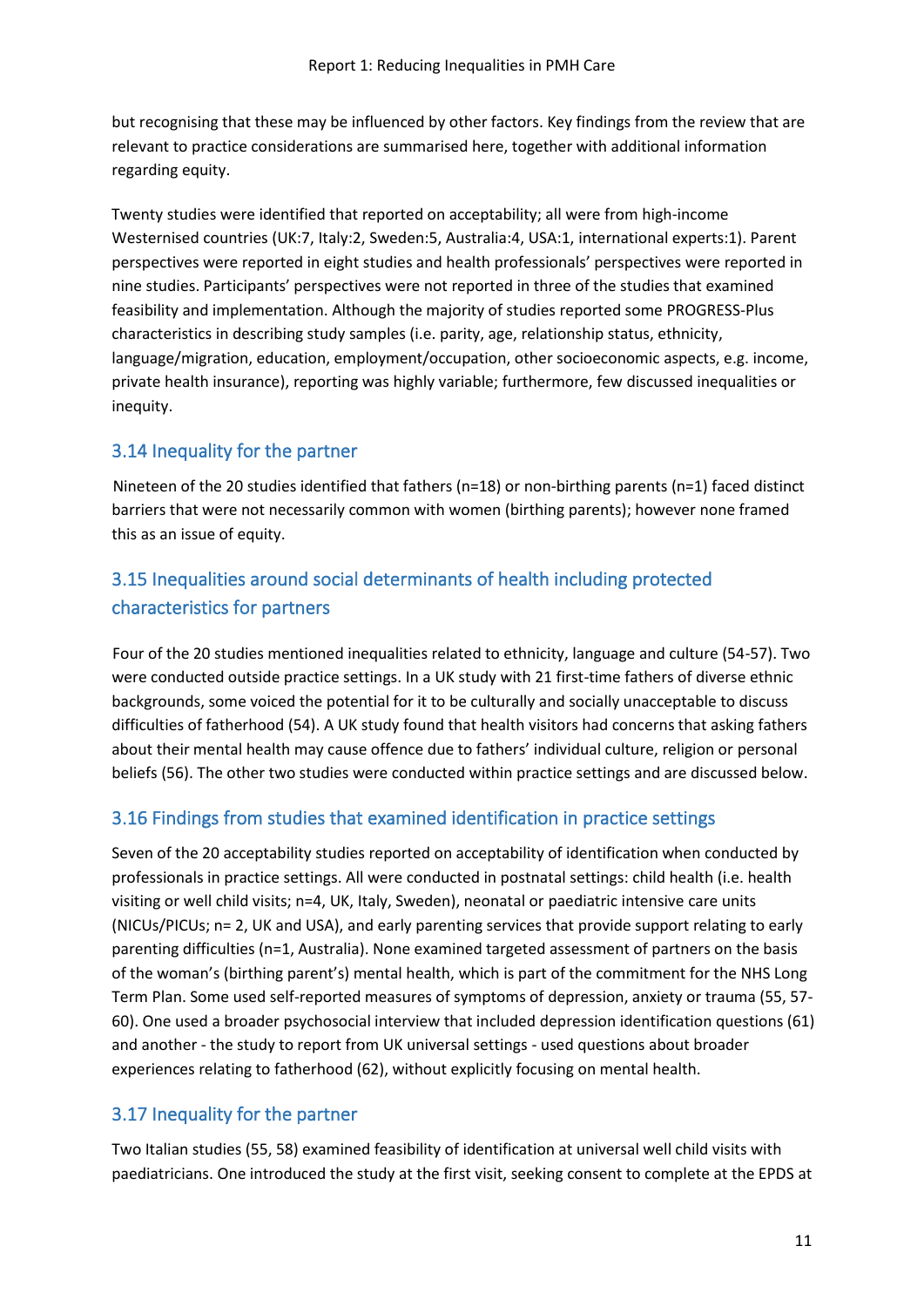the second visit, and found that participation in the assessment was lower for fathers than (birth) women attending the clinic (38% vs. 73%) (58). Uptake of onward support was low in both groups and lower for fathers than women (0/24 fathers vs. 11/126 women). Comparisons were not provided for any other characteristics. The other study (55) involved the EPDS being completed as standard practice in the first visit. Fewer fathers than women attended the appointment (499 vs. 1,122) but amongst those that attended, participation in the EPDS assessment was similar for fathers and (birth) women (99.6% for both).

A small pilot study by a UK health visitor (62) used a questionnaire about fatherhood and the birth experience to encourage discussion of "feelings and emotions" without using specific mental health questions. All fathers that were approached took part and completed the questionnaire however it is noted that these were fathers on the author's own caseload; no details were reported regarding equity. In the remaining study conducted within a universal postnatal setting (61), child health nurses in Sweden conducted parental interviews with non-birthing parents; these interviews included identification using the Whooley questions and assessment using the EPDS. At the time of data collection, nurses had only experienced interviews with fathers and no details were reported regarding equity. Nurses described fathers' reactions as largely positive; they also noted that some fathers first accepted the

invitation but later cancelled the interview, either directly to the nurse or through the woman. Numbers were not reported.

In a study of professionals' views and experiences on assessing fathers' mental health (including depression and anxiety) in early parenting services in Australia, distinct barriers were presented concerning fathers (e.g. relationship with the service) (57).

Two studies reported on the feasibility and implementation of assessing parents' mental health in intensive care unit settings: a highly specialised high-resource neonatal unit in the USA (59) and a paediatric unit in the UK (60). The UK study reported that assessment for vulnerability to posttraumatic stress disorder was acceptable to parents (60). The US study (59) described high assessment compliance rates and noted that fathers were receptive to assessment during the woman's hospitalisation; participation in assessment was lower for fathers than (birth) women (79.6% fathers vs. 96.5% women).

Outside of acceptability, there was some, but not much, mention of partners in locally available reports. Where the woman has a mental health problem, Leeds Specialist Mother and Baby Mental Health Service (SMABS) also supports her partner and has ambition to include a mental health assessment of partners by 2023 (63). Maternity services in four (BRI, Airedale, Leeds, CHFT) of the six local Trusts reporting implement assessment for partners (45). The extent and nature of that provision needs further exploration; e.g. history or current mood, independent or only when woman has a MH problem, only opportunistically assessed if attends appointment, etc.

### <span id="page-11-0"></span>3.18 Inequalities around social determinants of health including protected characteristics for partners

In a study of professionals' view and experiences on assessing fathers' mental health in early parenting services in Australia, (57), authors noted the absence of discussion of assessment with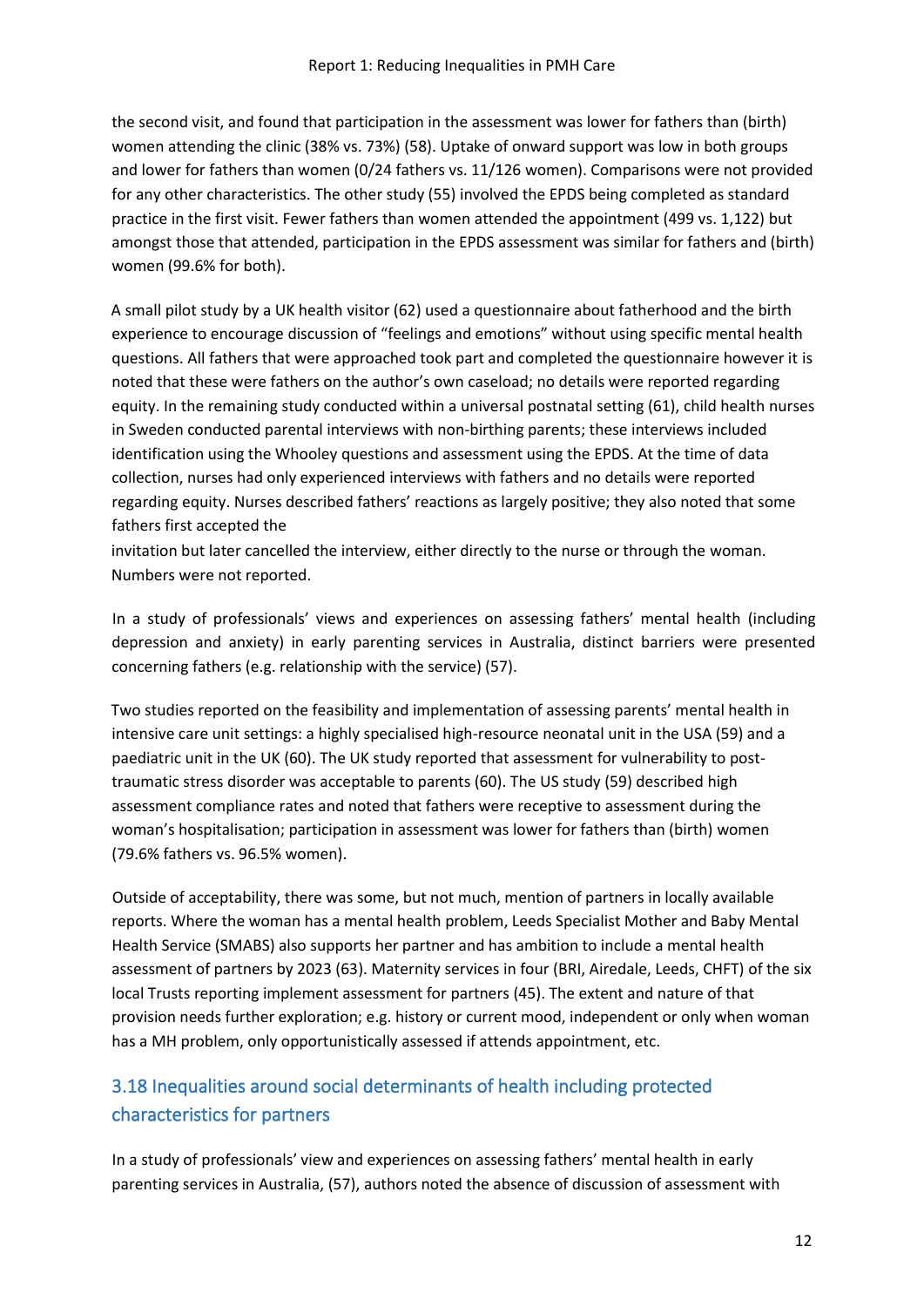"minority groups of fathers such as Aboriginal fathers or those from culturally and linguistically diverse communities" (p.505). The other study reported on the feasibility of assessing fathers' mental health using the EPDS at well child visits in Italy (55), finding different completion times according to language.

Locally, a respondent in the Healthwatch Leeds survey into Maternity Mental Health Services noted that underlying homophobia may present a barrier to lesbian women accessing support (64). Although this was not explicitly linked to assessment, this has relevance for the development of services.

#### <span id="page-12-0"></span>3.19 Data

#### **Clinical data**

We first report on findings from a parallel mixed-methods study we carried out in Bradford in 2018- 2019 involving service mapping, data analysis and qualitative interviews to identify and understand when, where, how and why healthcare professionals record PMH information (35). Data were analysed under a socio-technical framework to organise positive data capture and active failure data capture events along with the conditions and environment (latent preconditions) that were necessary for them to occur.

In Table 1 we summarise findings from 14 interviews conducted with health professionals: five with health visitors, five with midwives and four with GPs. 'Data' here relates to any PMH information, such as the application of identification and/or assessment questions, recording of a problem and its severity, or management including referrals. Problems were identified with processes of care, technology and latent preconditions.

Note that for any data capture to take place, a clinical attempt has to be made (e.g. an attempt to identify a PMH problem). When factors affecting clinical attempts were considered, problems related to a heading 'People' emerged (e.g. presumptions that other universal services were making the clinical attempts, lack of training) and 'Processes' expanded (e.g. continuity of care problems, pressures in home visits). Where related to inequality, these factors are discussed in the 'Women' section above.

We carried out a scoping review of the literature that assessed variation in the data contained in a UK EHR, or processes describing this variation, that affect electronic mental health care data (32). The review was not specific to PMH , and we found no studies on PMH , or in specialist PMH services.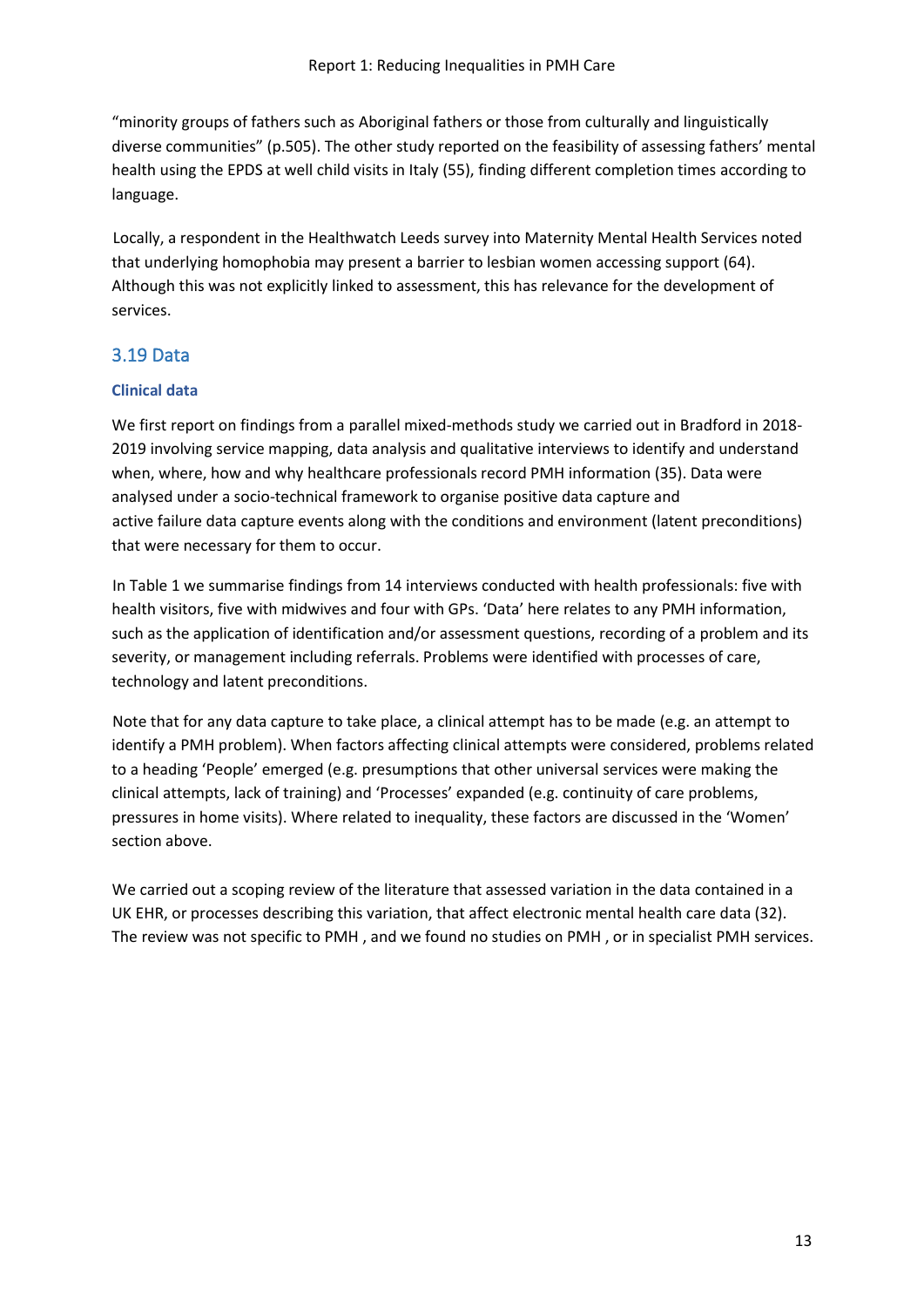| <b>Processes of care</b>                        |                                                                                                                                                                                                                                                                                                                 |  |  |
|-------------------------------------------------|-----------------------------------------------------------------------------------------------------------------------------------------------------------------------------------------------------------------------------------------------------------------------------------------------------------------|--|--|
| Identification-how/when                         | Variation by and within services around when assessment is carried out and<br>whattools are used (if any) resulting in the information being recorded in<br>different<br>places in the EHR                                                                                                                      |  |  |
| Information sharing                             | Limited feedback on referrals and outcomes means local EHR often incomplete                                                                                                                                                                                                                                     |  |  |
| <b>Technology</b>                               |                                                                                                                                                                                                                                                                                                                 |  |  |
|                                                 | Different templates, free-text boxes and paper notes to record PMH<br>information                                                                                                                                                                                                                               |  |  |
| Different recording                             | Potentially not recorded at all if problem anticipated to be short term                                                                                                                                                                                                                                         |  |  |
| practices causing variation                     | Sensitive data might be recorded in a restricted access comments box                                                                                                                                                                                                                                            |  |  |
| within services                                 | Some data not entered to prevent viewing by other family members (e.g.<br>woman's<br>situation recorded on child's record)                                                                                                                                                                                      |  |  |
| Use of free-text<br>recording                   | Very widespread practice                                                                                                                                                                                                                                                                                        |  |  |
|                                                 | Multiple places available in EHR to record the same data                                                                                                                                                                                                                                                        |  |  |
| Multiple and deficient<br>template options      | Some identification and assessment tools do not have a template; forms are<br>done on paper, scanned<br>and uploaded in without coding                                                                                                                                                                          |  |  |
|                                                 | To facilitate data capture                                                                                                                                                                                                                                                                                      |  |  |
| Use of paper recording                          | Usually, but not always, transferred to EHR - takes up time in the visit                                                                                                                                                                                                                                        |  |  |
|                                                 | Referrals done on paper, or made verbally                                                                                                                                                                                                                                                                       |  |  |
| Different electronic<br>systems across services | Services use different EHR to which other clinicians had varying (if any) access                                                                                                                                                                                                                                |  |  |
|                                                 | Key barrier to data entry while in patient homes                                                                                                                                                                                                                                                                |  |  |
| Connectivity                                    | Data entry impacts on interactions in patients homes                                                                                                                                                                                                                                                            |  |  |
|                                                 | Latent preconditions (factors distal to the event that permit or prevent a data capture event)                                                                                                                                                                                                                  |  |  |
| Communication withinand<br>between services     | Uncertainty about how colleagues will find coded information (due to<br>complexity<br>of EHR) leads to use of free text fields<br>Use of different EHRs a barrier to between-service communication; clinicians<br>canmiss important information about identification, diagnoses, treatments<br>and<br>referrals |  |  |
| Service factors (localand<br>national) - time   | Impacts on whether identification and assessment tools are used verbatim,<br>abbreviated or 'approximated'; meaning potentially inaccurate data is entered                                                                                                                                                      |  |  |
| pressures                                       | Free text frequently used for speed                                                                                                                                                                                                                                                                             |  |  |
| Funding, capacity and<br>clinical guidance      |                                                                                                                                                                                                                                                                                                                 |  |  |
| Technology - EHR<br>systems                     | Inhibits information sharing, leading to a service not informed about a MH<br>problem (midwives use of hand-held and paper records were identified as a<br>problem here)                                                                                                                                        |  |  |

*Table 1. Factors that affect capture of PMH data*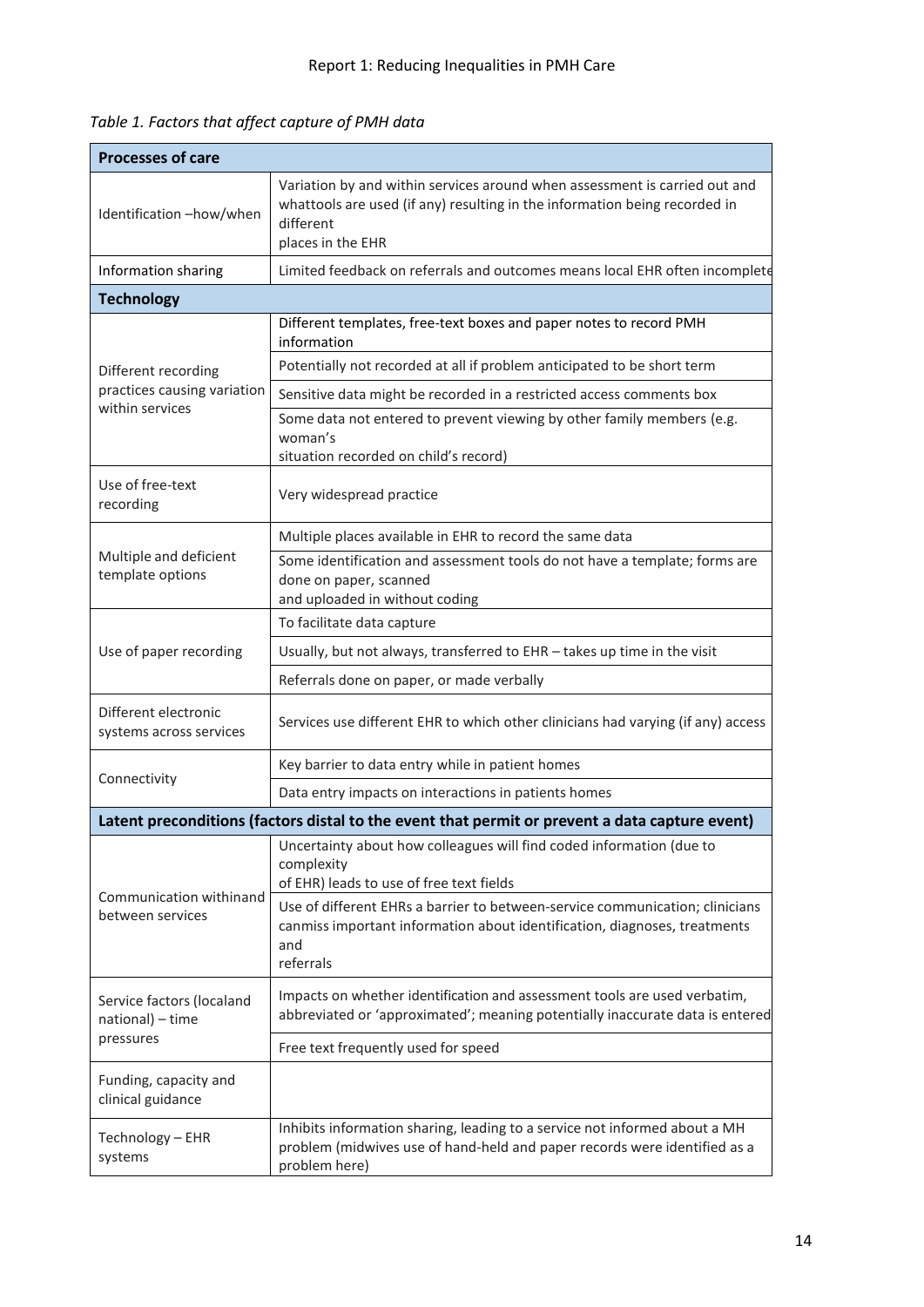In Table 2 we summarise details of 11 studies that included primary care in populations that are potentially generalisable to the perinatal period (e.g. no elderly-only populations) and to universal PMH settings. These studies highlight a variety of problems that have been researched, but due to the difficulties in researching medical records, are likely to represent only a fraction of the problems actually present.

| <b>Completeness</b> – are all<br>expected data recorded?                                                                                                           | Symptom severity scores only seem to be recorded in moderate or<br>severe depression (e.g. PHQ-9)                                                                                                                                                                                                                                                                                                                                                                                                                                                                                                                                                                                                                                                |
|--------------------------------------------------------------------------------------------------------------------------------------------------------------------|--------------------------------------------------------------------------------------------------------------------------------------------------------------------------------------------------------------------------------------------------------------------------------------------------------------------------------------------------------------------------------------------------------------------------------------------------------------------------------------------------------------------------------------------------------------------------------------------------------------------------------------------------------------------------------------------------------------------------------------------------|
| Accuracy - does the data<br>reflect the clinical picture?                                                                                                          | Codes are poorly mapped across settings                                                                                                                                                                                                                                                                                                                                                                                                                                                                                                                                                                                                                                                                                                          |
| Accessibility - are all data<br>available in the EHR?                                                                                                              | Lack of shared care protocol leads to missing information<br>$\bullet$<br>Active antipsychotic drugs or diagnoses not always coded for people<br>with severe mental illness                                                                                                                                                                                                                                                                                                                                                                                                                                                                                                                                                                      |
| <b>Consistency</b> $-$ are data<br>entered or presented in a<br>similar manner throughout<br>the record, across patients,<br>time, clinicians or<br>organisations? | Presentation of code picking list order inconsistent between EHRs and<br>٠<br>user-dependent (velocity coding)<br>GPs less likely to use diagnostic codes than psychiatrists<br>$\bullet$<br>GPs increasingly likely to code symptoms not diagnoses<br>$\bullet$                                                                                                                                                                                                                                                                                                                                                                                                                                                                                 |
| Purpose - what problems<br>does entering for one<br>purpose or in one setting<br>cause to another?                                                                 | Clinical $\rightarrow$ Research/other<br>$\bullet$<br>Free text is invisible to researchers<br>$\circ$<br>Unknown time element needed in CAS to account for firming up of<br>$\circ$<br>diagnoses<br>Mild cases missing symptom severity scores<br>$\circ$<br>CAS for suicide needs to vary between settings<br>$\circ$<br>CAS for lithium monitoring and outcomes needs to vary between<br>$\circ$<br>settings<br>CAS adjustment for code variation; code variety may have no<br>$\circ$<br>meaning and should not be analysed<br>Presence of antipsychotic drugs coded may be dependent onsevere<br>$\circ$<br>mental illness severity<br>Clinical $\rightarrow$ other Clinical<br>Duplicated lithium testing due to invisibility of data<br>O |

*Table 2. Mental health data capture problems in primary care-related research* 

Note: CAS case-ascertainment strategy

Locally, we found some information about problems with clinical data capture in one report from the Specialist Mother and Baby Mental Health Service, SMABS (63). These generally mirror the findings reported in the literature. SMABS aims to prioritise robust and reliable data to inform service development. Currently, limitations include problems caused by changes in SystmOne and limited local access to information from this system. Reporting outcomes data has been problematic due to data not being easily accessible or analysable from SystmOne, build problems for other data recording systems, variable methods of recording data and incomplete data entry. Variations in data inputting are acknowledged and training has been provided to improve quality. The time taken to collect the information required for a triage is increased by the design of the SystmOne unit, as data needed is located in a variety of places. Plans by others to review current data systems across services featured in PMH pathways should lead to recommendations for standardising data sets and key outcome data, to ensure consistency and comparability.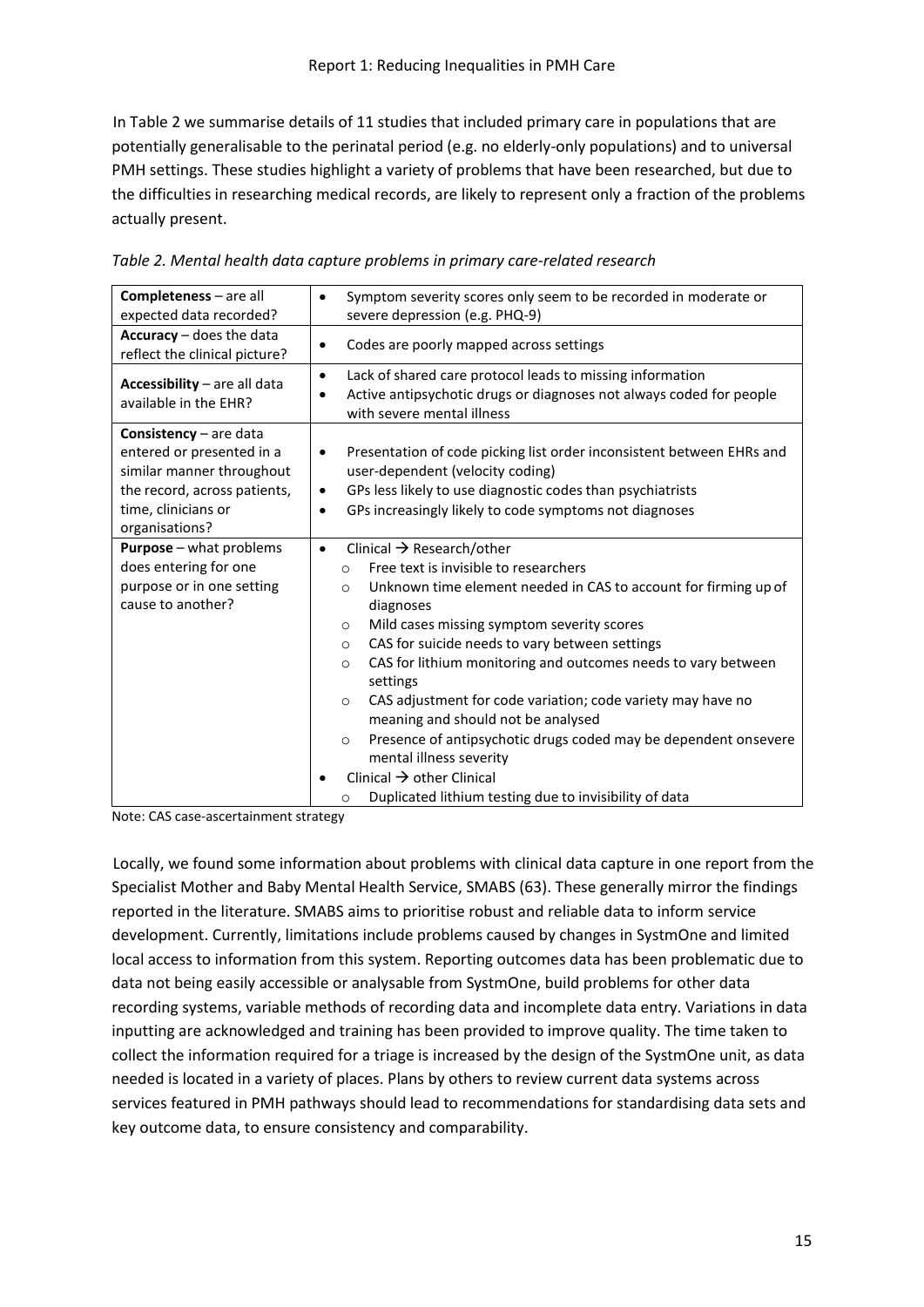#### <span id="page-15-0"></span>3.20 Social determinants data

Few clinical datasets routinely and universally capture data on social determinants other than ethnicity, age, parity and a postcode that allows an area-based marker of deprivation such as IMD to be derived. Information on benefits, asylum seeking or homelessness may be captured sporadically for some patients. Some clinical holdings are in the process of linking to other routine sources of individual data for research purposes, for example the South London and Maudsley (SLaM) are planning linkage with DWP benefits data (personal communication). Research data can be linked to clinical data for example in the Born in Bradford and Born in Bradford's Better Start cohorts.

Locally, SMABS noted that area deprivation data were not available from their systems and are concerned about not having data to investigate equality of access across CCGs (63). In a benchmarking report (51) we noticed that that recording in categories of accommodation was inconsistent between community settings and inpatient settings, making comparison difficult.

## <span id="page-15-1"></span>4. Challenges and opportunities

The local reports we reviewed only rarely mentioned inequalities, but where they did, findings were in keeping with the academic literature.

#### <span id="page-15-2"></span>4.1 Common across women and partners

Few studies have examined disparities by protected characteristics for partners. Where 'cultural differences' or 'religious beliefs' have been mentioned, these have not been unpacked further. The only specific example in the literature reviewed was one study that identified differences in time required to conduct assessment (using the EPDS) by language. Although we are unable to determine whether ethnic disparities evident for women apply to partners, we suspect they do. Potentially these disparities could be even more marked, due to beliefs, and perceptions of those beliefs, around pregnancy, birth, and the involvement of men. While women appear to be at higher risk for poor mental health in the perinatal period, evidence indicates a significant burden for partners.

Our findings around inequalities in women are largely consistent with work done in general practice in non-perinatal samples (8). Although there are gaps in our understanding due to an incomplete evidence base, the consistency of findings across studies indicates entrenched inequalities.

It is unwise to draw out explanatory factors from research that does not compare the experiences of women in different groups (e.g. speaks English or not, ethnic minority or not); relying on research from a single perspective carries the risk of essentialising an explanation. This is the reason why we did not draw through some findings from a recent review of ethnic minority women's experiences of PMH conditions and services (34) to causal explanations. These findings related to non-cultural or language-based viewpoints about adopting alternative explanations for symptoms, responding to symptoms, feeling isolated, having a lack of support, having practical barriers and feeling dismissed in the health service. These are, of course, problems that need addressing, but without comparative research we do not know whether they are unequal for disadvantaged women and thus drive health inequalities. There is also a tension between what seems the right thing to do, and evidence of effect. For example while women want health care providers to undergo cultural competency training (34) there is a knowledge gap on the effect on outcomes generally, and in PMH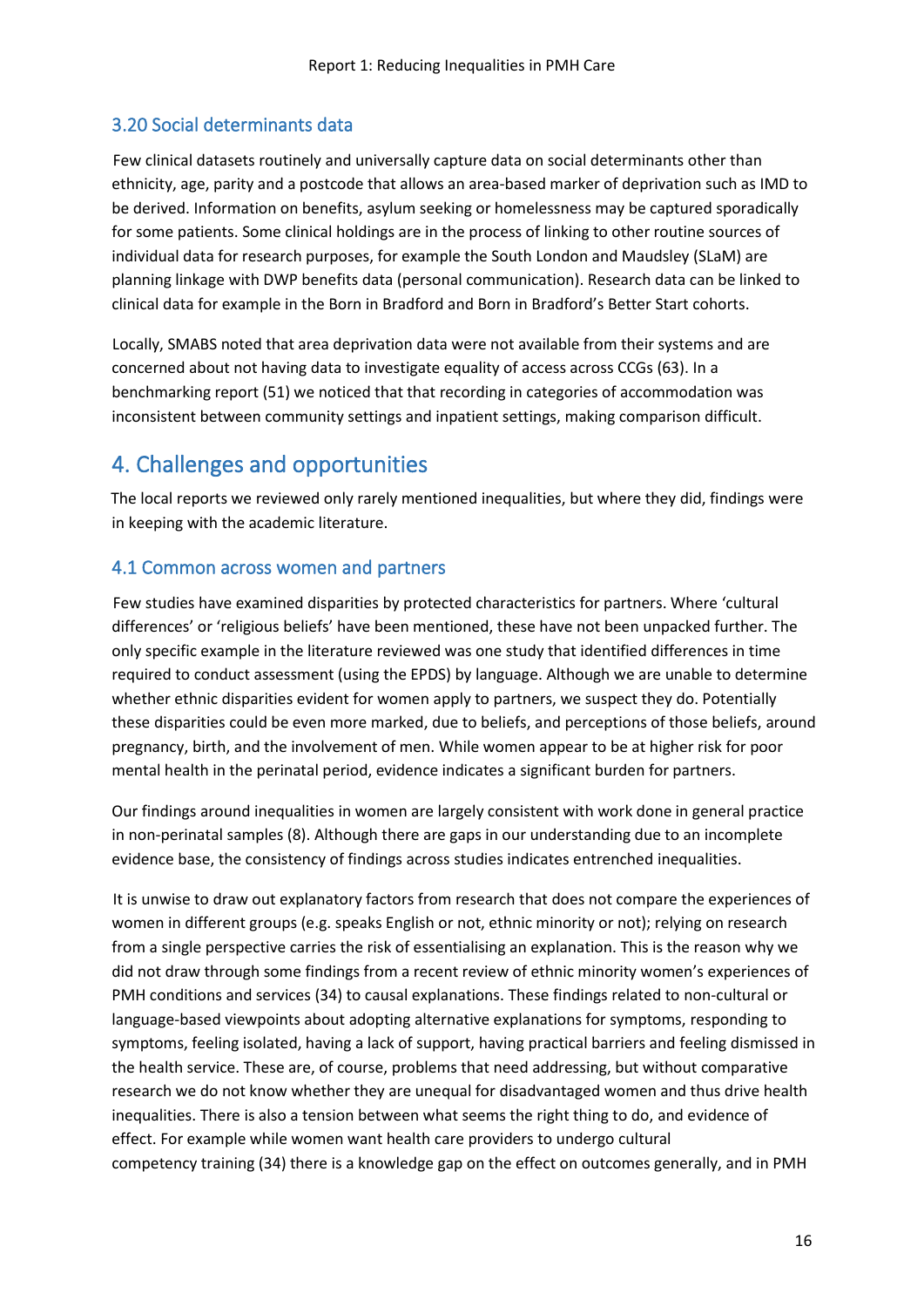specifically (65, 66). There is a lack of research on the effect of focus, orientation and content of UK culturally competent care training in effective delivery and outcomes and delivered programs in mental health services do not focus on addressing the actual disparities experienced by ethnic minorities, such as diagnosis (34, 67).

There are significant challenges to overcome in order to reduce disparities at the point of PMH care across settings and services for ethnic minority parents. Many of the identified problems are complex and interconnected, for example the concerns over translated appointments brings up uncertainty over what is appropriate (HCP cross-cultural understanding), and what is being translated (lack of shared understanding between HCP and translators), all in the context of appointments that are too short to explore emotional concerns (service constraints) or are in less than optimal settings. Equally important to consider are the intertwining of structural, interpersonal and institutional racism that construct and perpetuate ethnic inequalities (68). This includes under representation of ethnic minorities in staffing (68), a factor drawn out in the literature we reviewed (34). Improving skills and competencies without addressing root causes may not effect meaningful change. These problems are systemic, and not easily fixed. Health care, as a downstream determinant, obviously cannot solve the social problems that underlie discrimination, but can help prevent further perpetuation. One way of approaching this might be through the concept of proportionate universalism, where services are delivered at a scale and intensity that is proportionate to disadvantage (69). An opportunity exists to collect robust and accurate data to indicate disparities, in order to inform remediation strategies and prediction of need.

We have identified many challenges to a robust and uniform data collection system, such as paper recording and use free text notes with no coding, that require systems change and investment. Routinely capturing data on protected characteristics (ethnic group, English proficiency) that can be analysed alongside robust data on identification and clinical management is key to informing local practice. Routinely recorded clinical data, such as parity and age, can be similarly used as markers of disparity. Other markers of socio-economic hardship are difficult, but not impossible to collect in a standard manner in clinical settings and this should be seen as an opportunity.

In this report we have highlighted a large range of factors that get in the way of monitoring inequality by impacting on accurate and complete data entry. These occur at the macro (supra organisational) through to the micro (data capture event) levels. A major concern for monitoring inequalities is that data might be inputted differently according to social group. As an example, if a practitioner caring for a women with little or no English uses a free-text field to record mental health identification questions, but a clinical code to record the same identification questions for an English speaking woman, when reporting from codes, it appears that the woman with little or no English has not been asked the questions. This could be interpreted as less need (if identification questions are not completed universally and only for suspected emotional distress), or unmet need if it is assumed both women should have been asked. Inconsistencies such as these make understanding the quantity and nature of inequalities very difficult.

Table 3 indicates the categories of social determinants that have been proposed elsewhere for reporting on and monitoring inequalities (36, 70), that we have provisionally adapted to apply to parents and to include an additional concept: partner (non-birthing parent). The table is structured to indicate that all socio-economic and demographic categories can apply to woman or partner, and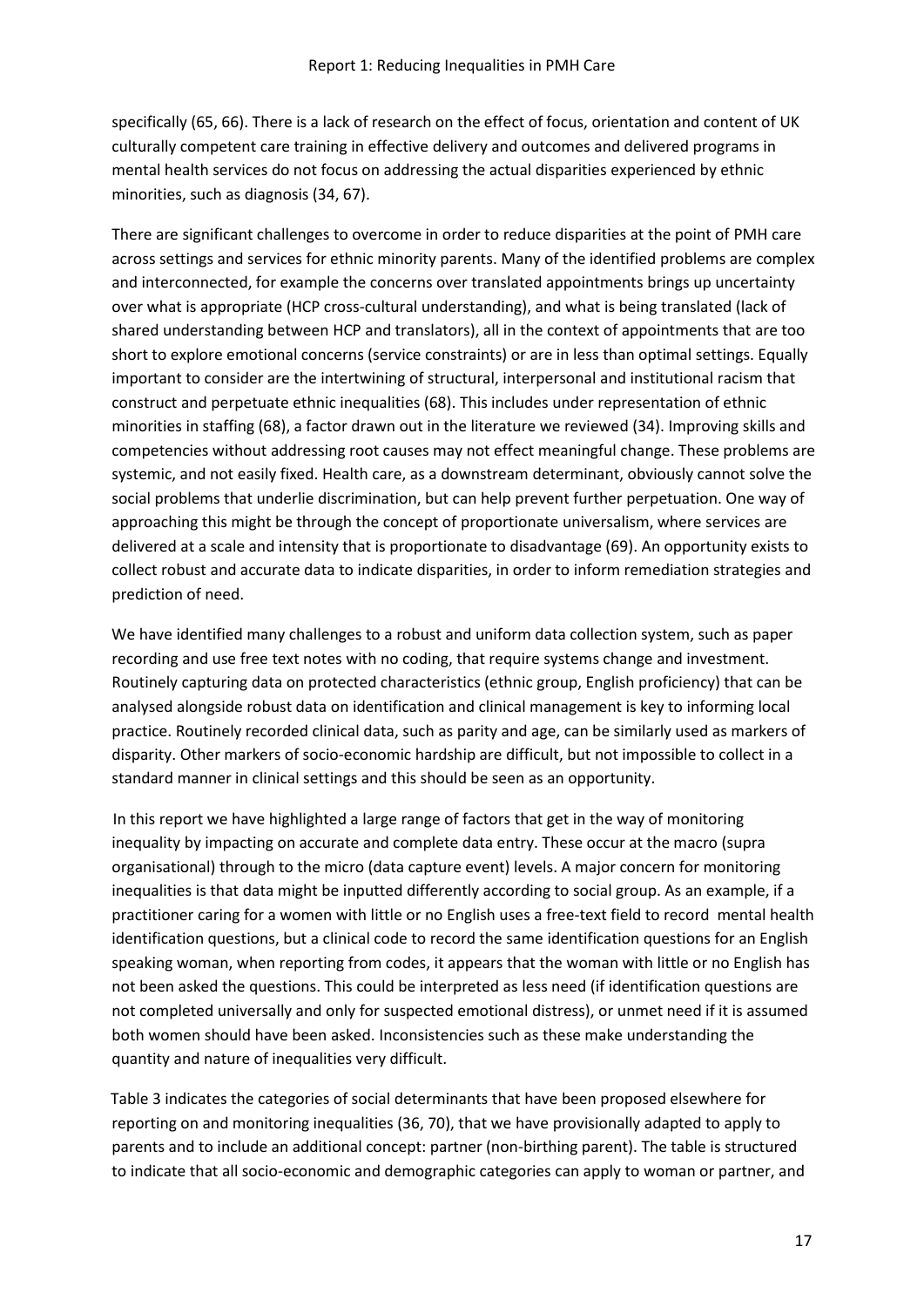the partner may themselves be at a disadvantage relative to the woman. Some of these characteristics (such as age, parity, disability, perhaps ethnicity) are well currently well captured in some clinical systems. Others, such as use of English for the requirement for a translator, may be captured well (i.e. coded) but not reported on, or may not be captured well. Some may not be possible to capture and we include them here to illustrate the diversity of groups at risk of inequality. We stress that there are large gaps in our understanding surrounding determinants other than ethnicity and language. Determinants are only average markers of inequality, for example someone could have a limited formal education but have a well-paid job and access to lots of resources. For this reason, and to improve our understanding of intersectionality, it is generally recommended to capture multiple determinants.

|                             | <b>Detail</b>                                                                                                                                                                                         | <b>Applies to</b> |                |
|-----------------------------|-------------------------------------------------------------------------------------------------------------------------------------------------------------------------------------------------------|-------------------|----------------|
| <b>Concept</b>              |                                                                                                                                                                                                       | Women             | <b>Partner</b> |
| <b>Housing status</b>       | Instability, homelessness (inclusive definition)                                                                                                                                                      | Yes               | Yes            |
| <b>Ethnicity</b>            |                                                                                                                                                                                                       | Yes               | Yes            |
| <b>Migration status</b>     | Born in UK, or age at migration (pre or post education may indicate                                                                                                                                   | Yes               | Yes            |
| Language<br>spoken          | Proficiency in English                                                                                                                                                                                | Yes               | Yes            |
| Religion                    |                                                                                                                                                                                                       | Yes               | Yes            |
| <b>Occupation</b>           | Employed, unemployed, type of occupation as a marker of social<br>position                                                                                                                            | Yes               | Yes            |
| <b>Birthing status</b>      | The partner who is not themselves the recipient (e.g. maternity,<br><b>PMH</b><br>services) or the focus of some services (e.g. health visiting services)                                             | No                | Yes            |
| Gender                      | Gender diversity                                                                                                                                                                                      | <b>Yes</b>        | Yes            |
| <b>Education</b>            | Years of education or level attained                                                                                                                                                                  | Yes               | Yes            |
| Socio-economic<br>status    | Benefits, income, poverty (at the individual level)<br>Postcode to obtain area-deprivation (less useful than individual data)                                                                         | Yes               | Yes            |
| Social capital              | Isolation, exclusion                                                                                                                                                                                  | Yes               | Yes            |
|                             | Personal characteristics associated with discrimination (e.g. age, disability), features of relationships, and time-<br>dependent relationships (where a person may be temporarily at a disadvantage) |                   |                |
| Relationship<br>status      | Married, cohabiting, single                                                                                                                                                                           | Yes               | Yes            |
| Age                         |                                                                                                                                                                                                       | <b>Yes</b>        | Yes            |
| No. of previous<br>children |                                                                                                                                                                                                       | Yes               | Yes            |
| <b>Disability</b>           |                                                                                                                                                                                                       | Yes               | Yes            |
| Literacy                    |                                                                                                                                                                                                       | Yes               | Yes            |

*Table 3. Social determinants of mental health for parents (adapted from PROGRESS-Plus (36, 70))*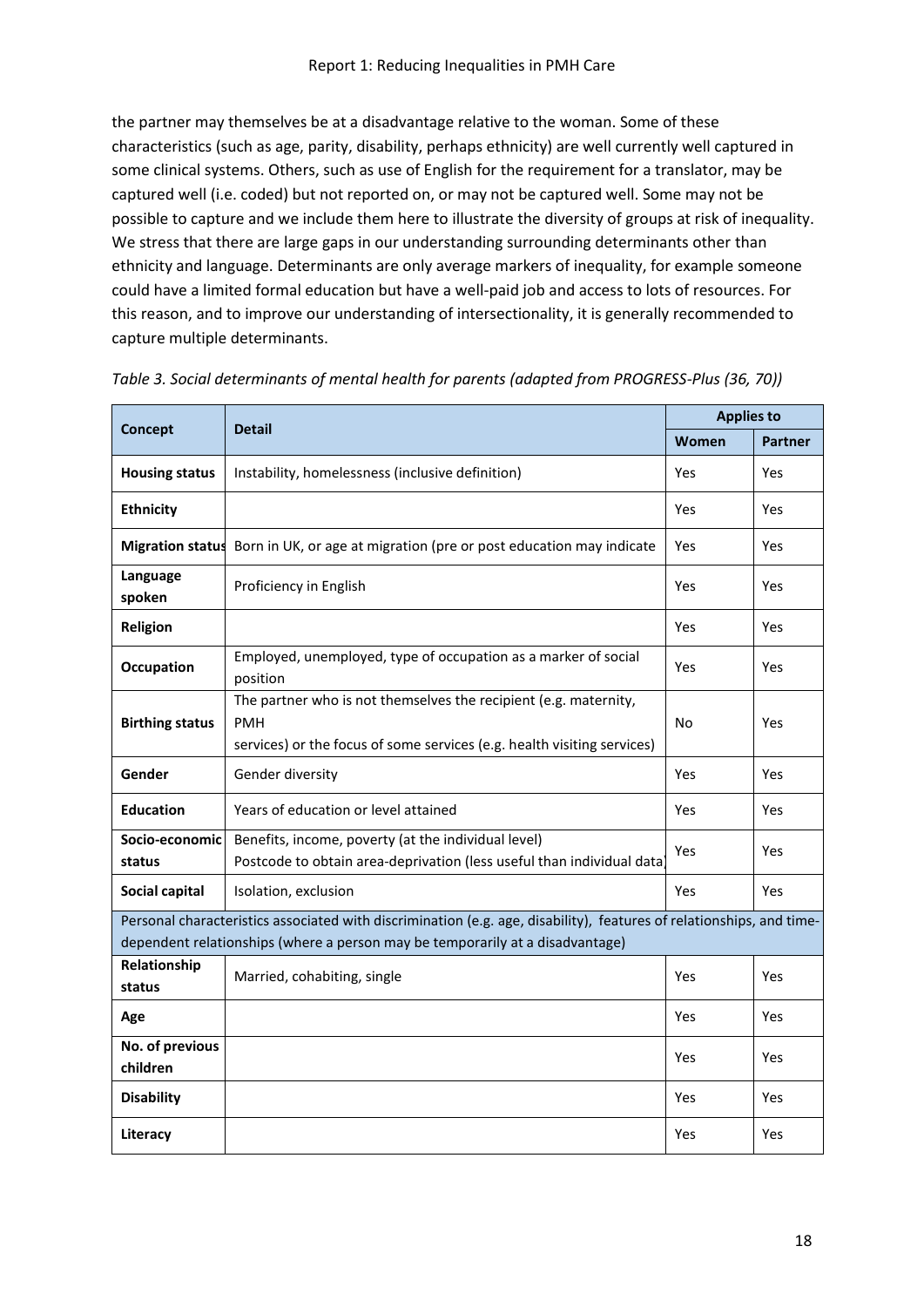#### <span id="page-18-0"></span>4.2 Specific to partners

The body of evidence reviewed indicates that although some partners (who in the included literature were men) and health professionals indicate that identifying PMH problems in partners may be acceptable, challenges remain and we lack information about acceptability and feasibility in UK services. Partners are not themselves recipients of maternity services or specialist PMH services, and few services exist for partners that are specific to PMH ; the majority of support being provided through voluntary and community organisations. Based on existing service provision, it seems likely that the most feasible services for catering to disclosure, identification and management of mental health in partners would be via primary care (GPs) and IAPT, or to be able to access support via employers, although this too would have potential for inequity, varying with occupation and other socioeconomic characteristics. Actively tackling partners' mental health needs would require significant investment in resources, with consideration given to data capture in services where partners do not currently have an EHR. Also relevant is ambivalence by the partner, such as questioning legitimacy of experiences or needs, and feeling conflicted. This ambivalence, together with gendered barriers to mental health help-seeking (indicated in the wider literature on men and mental health) may factor into the relatively lower participation in identification or follow-up seen in the few studies that have examined this.

Some fathers welcome mental health assessment and the potential for this to help normalise experiences and facilitate support however they may feel conflicted about their entitlement to support and have concerns about compromising maternal mental health support (33). The original review (33) has identified challenges that exist at the individual-level, practitioner-level and servicelevel. This offers a framework for considering barriers and facilitators to identification and disclosure in partners. Several of these resonate with established barriers and facilitators in the maternal mental health literature; others appear to be distinct to fathers (i.e. relating to gender) and to nonbirthing parents/partners (i.e. relating to not being the recipient of a service).

Sex/gender is itself a protected characteristic and area for potential inequity. This has been conflated with the protected characteristic of pregnancy/maternity, but both require consideration. For example, men facing inequalities in relation to identification or disclosure may link to them being men but also to them being non-birthing parents. Furthermore, while there is some indication that framing mental health assessment or support around family or fatherhood may be attractive and warrants further investigation, equity of access to others non-birthing parents (e.g. female and nonbinary co-parents) must not be forgotten when considering new initiatives (e.g. Dad Pad or fathers' peer support workers) that are targeted to men or male partners. Furthermore, sex/gender has been neglected in relation to birthing parents, with trans and non-binary birthing people often invisible in services, policy and research, but likely at increased vulnerability to PMH difficulties (71).

### <span id="page-18-1"></span>5. Evidence gaps

#### <span id="page-18-2"></span>5.1 Women

There is a gap of basic descriptive information on inequalities for perinatal women which appears to be severely hampered by small sample sizes in quantitative research. This is particularly true for inequalities in management, where fewer women are filtered in. Here, in particular, there is very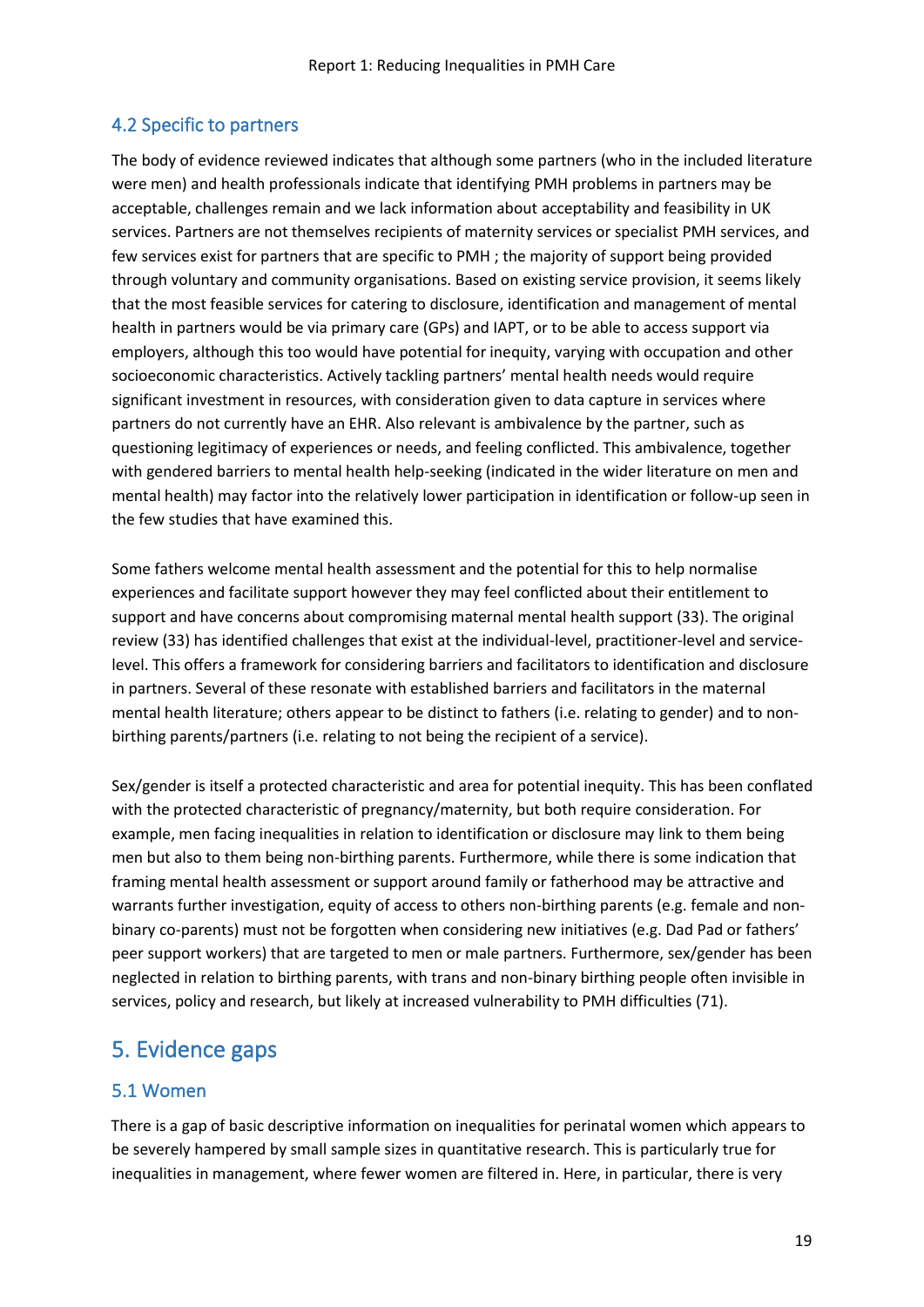little **evidence** by language spoken. There are also several gaps relating to **explanations** for the disparities seen, and for the **effectiveness** of remediation strategies (Table 4).

#### <span id="page-19-0"></span>5.2 Partners

More evidence is needed concerning health inequalities, particularly amongst partners – and examining intersections with other characteristics. Barriers faced by fathers is receiving growing attention, although still limited; the lack of research concerning challenges and opportunities to identification and disclosure with female or gender diverse co-parents and partners limits our understanding concerning inequalities relating to sex/gender and being a partner.

*Table 4. Research gaps relating to inequalities in PMH problems for women*

| Area                                                                                                                                                            |                  | Gap relating to     |  |
|-----------------------------------------------------------------------------------------------------------------------------------------------------------------|------------------|---------------------|--|
|                                                                                                                                                                 | <b>Evidence</b>  | <b>Explanations</b> |  |
| Disclosure in women with little or no English                                                                                                                   |                  | Gap                 |  |
| Identification or disclosure in refugee perinatal women                                                                                                         |                  | Gap                 |  |
| Identification or disclosure in women with low literacy                                                                                                         |                  | Gap                 |  |
| Identification and disclosure for women with disabilities                                                                                                       |                  | Gap                 |  |
| Identification and treatment disparities for ethnic minority women who speak<br>English                                                                         | Some<br>research | Gap                 |  |
| The extent to which fulfilling a cultural expectation of happiness about the baby,<br>or needing to be strong, is essentialising                                | Some<br>research | Gap                 |  |
| Uncertainty about translation accuracy and whether translators make cultural<br>interpretations that are not conducive to the identification of MH problems     | Some<br>research | Gap                 |  |
| The reality behind the perception that different cultural understandings of mental<br>health problems would get in the way if case-finding were attempted       | Some<br>research | Gap                 |  |
| The extent to which, and for whom, case-finding questions may be culturally<br>inappropriate                                                                    | Gap              | Gap                 |  |
| The mixed nature of the age-related findings relating to identification and<br>disclosure                                                                       | Gap              | Gap                 |  |
| The effect of an increased number of children in the household on identification                                                                                | Gap              | Gap                 |  |
| Characterisation of intersectionality in disclosure, identification and management;<br>particularly SES with ethnicity, and parity with age                     | Gap              | Some<br>research    |  |
| Management by parity, age, relationship status                                                                                                                  | Gap              | Gap                 |  |
| Management by language spoken                                                                                                                                   |                  | Gap                 |  |
| Management by ethnicity                                                                                                                                         |                  | Gap                 |  |
| Management by individual and area-based SES                                                                                                                     |                  | Gap                 |  |
| Effectiveness of cross-cultural training on mis-perceptions and assumptions<br>related to uncertainties around cultural understanding of mental health problems | Gap              | Some<br>research    |  |
| Effectiveness of other remediation strategies                                                                                                                   | Gap              | Some<br>research    |  |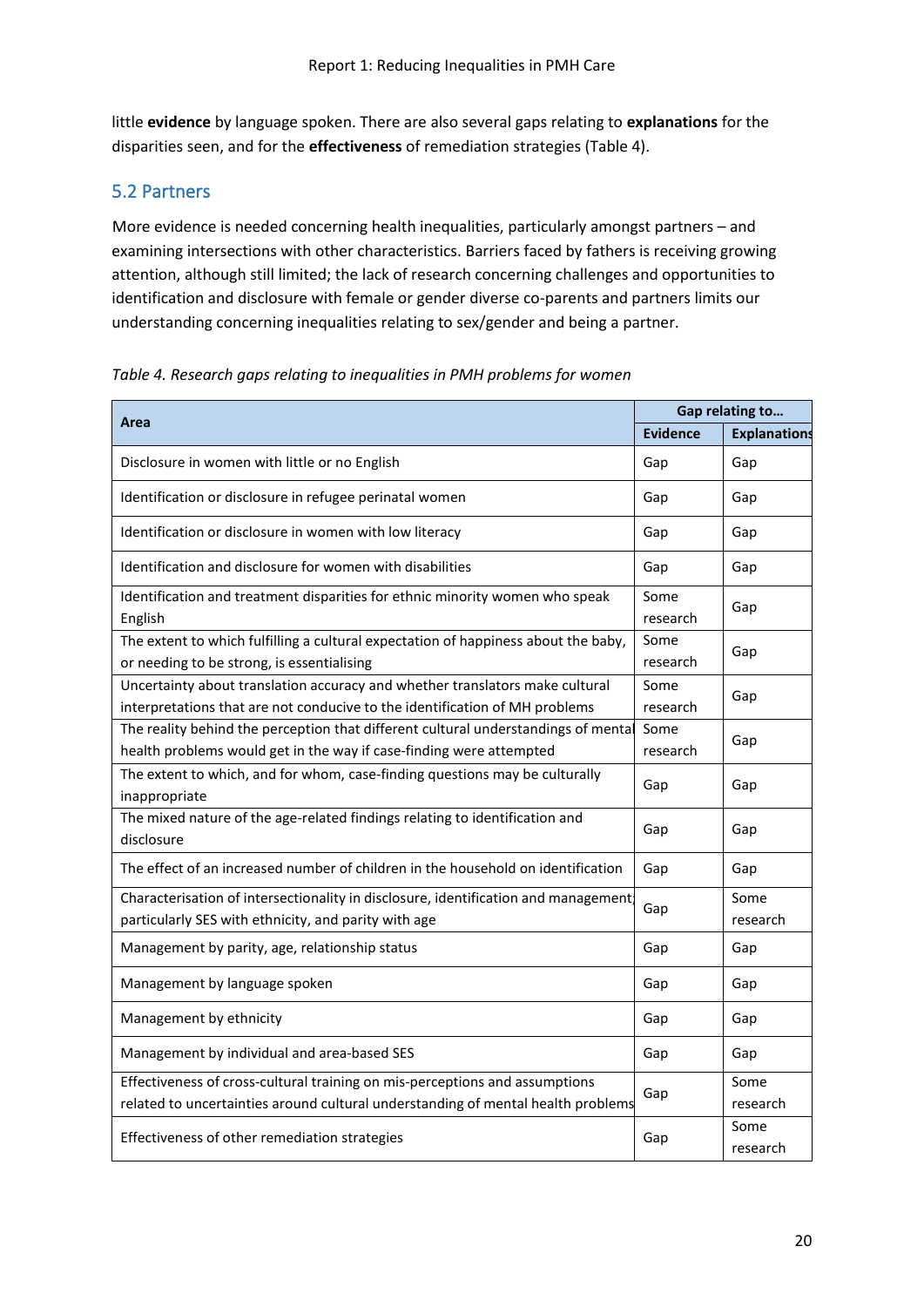## <span id="page-20-0"></span>Appendix 1. Glossary

**Access / uptake -** benefitting from available support requires that services be accessed; some people may access services directly (e.g. self-referral to IAPT); however, often when reporting on access/uptake, we are referring to the response to an offer of support (e.g. whether signposting is followed; whether an appointment is attended). Different types of services and offers of support may be available; including specialist services; universal services; voluntary and community organisations; peer support that may sit alongside any of these.

**Candidacy -** a construct proposed by Dixon-Woods et. al. (2006) (11) to explain the process experienced by people who are disadvantaged when navigating the health service;

"…candidacy is a dynamic and contingent process, constantly being defined and redefined through interactions between individuals and professionals... Accomplishing access to healthcare requires considerable work on the part of users, and the amount, difficulty, and complexity of that work may operate as barriers to receipt of care. The social patterning of perceptions of health and health services, and a lack of alignment between the priorities and competencies of disadvantaged people and the organisation of health services, conspire to create vulnerabilities." (11)

**Capture of PMH data -** the recording of PMH information on a data system. A system can be paper notes, or an electronic health record (EHR).

**CAS (case ascertainment strategy**) **-** the structured method applied to medical records to identify patients with the condition, symptoms or treatment of interest.

#### **identification -**

**Disclosure** is the confiding of mental distress to a healthcare practitioner. **Identification** is the recognition of mental distress by a healthcare practitioner

• Disclosure can happen without identification, meaning that distress disclosed is not identified as such by the healthcare practitioner. Identification without disclosure is less likely, but is possible.

**EHR (electronic health record) -** an electronic updateable repository of patient-centred health data. **Essentialising -** attributing a characteristic to a stereotype.

**Father -** the person identified as the father of the baby, regardless of biological connectedness or parental responsibility; this term is used when describing evidence relating specifically to fathers (language taken from the good practice guide  $-$  (72))

#### **Identification strategy -**

• an identification strategy is used on a universal basis in the UK, i.e. all women are asked about their mental health; this happens at the first formal antenatal appointment ('booking' visit; usually 8-14 weeks and conducted by a midwife) in maternity services and at a postnatal visit (usually 6-8 weeks and conducted by a health visitor), although there is an expectation for continued discussion of mental health and wellbeing at each contact; the booking visit involves taking the mental health history and also, if felt warranted, assessing for current depression and anxiety symptoms (using ultra-brief case-finding questions: Whooley questions, Arrol question, GAD-2; followed by longer severity score instruments where indicated, i.e. PHQ-9, EDS, GAD-7);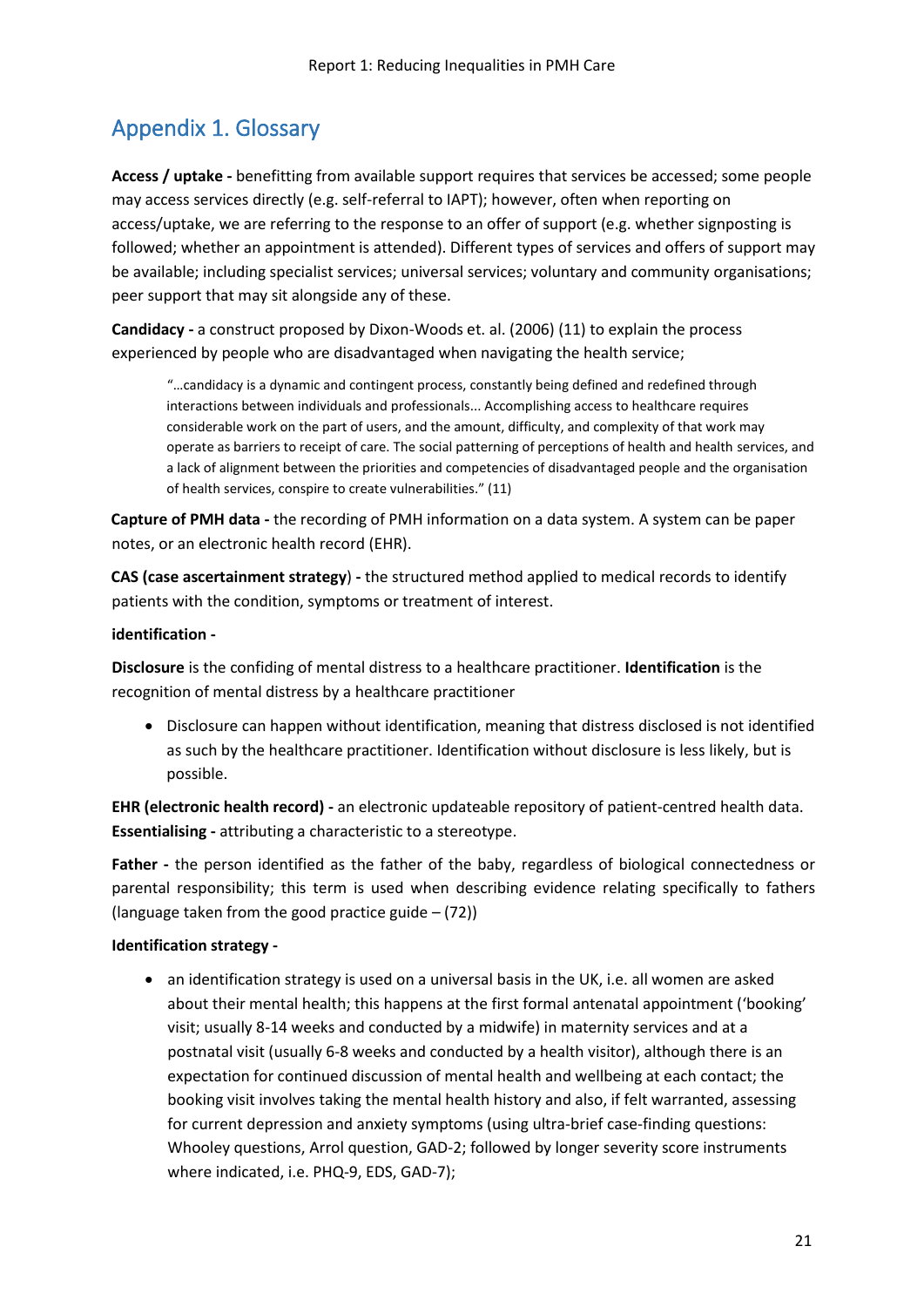- disclosure and identification could also happen outside of these formal assessments, e.g. a person may make a disclosure concerning their mental health or a health professional may pursue identification in response to observing symptoms (e.g. behaviours, comments) or act on information provided by others; as well as maternity and health visiting, primary care professionals (e.g. General Practitioners) may be involved here.
- an identification strategy is not yet in place for partners in universal services or in specialist PMH services; however, the NHS Long Term Plan commits to evidence based assessment of partners of those accessing specialist PMH services and (future) maternal mental health services (formerly known as maternity outreach clinics); some voluntary and community organisations offer mental health assessment to partners, as do parent-infant relationship services; practitioners in some universal services have also reported signposting partners (e.g. to GPs, IAPT) where concerns are indicated (e.g. through discussion with either parent).

**Inequity / inequalities / disparities -** worse outcomes across individuals in a population or between different population groups that are due to social, economic or demographic differences that are both avoidable and unfair (7). See also Social determinants of health.

**Intersectionality -** the intersecting or overlapping effects of, for example, ethnicity, socio-economic status and other characteristics that contribute to social identity and affect health.

**Partner -** the person identified by the woman/mother as their partner; this could be any co-parent including a father, co-mother or co-father (language taken from the good practice guide (72) ); although we use the term partner here, we recognise that some co-parents will not be in a current relationship with the women (birthing parent) and individualised language is needed in communication with families.

**PMH (perinatal mental health) disorders/problems -** any mental health disorder or problem during pregnancy or the first year following birth; this may include a mental health problem that is preexisting (i.e. continuing or recurring in the perinatal period) or new onset; examples include depression, anxiety (unspecified), OCD, social anxiety, PTSD, puerperal/postpartum psychosis.

**Services** (examples)

- Universal services these include maternity services, health visiting services, and GPs ∙ Specialist PMH services - inpatient and community services that provide care to those with moderate-severe mental health needs in the perinatal period; they also provide preconception counselling (information and advice) for women with a current or previous serious mental illness
- Specialist maternity services these may include: specialist mental health midwives; bereavement midwives; clinics for those with fear of childbirth or who have experienced a
- traumatic birth (e.g. 'Birth Choices', 'Birth Afterthoughts'; these may be in the immediate aftermath of a traumatic birth or in a subsequent pregnancy)
- Adult Mental Health Services (AMHS) e.g. Improving Access to Psychological Therapy (IAPT) services (a primary care AMHS); Community Mental Health Services (secondary care AMHS)
- Parent-infant services
- Neonatal intensive care units (NICUs)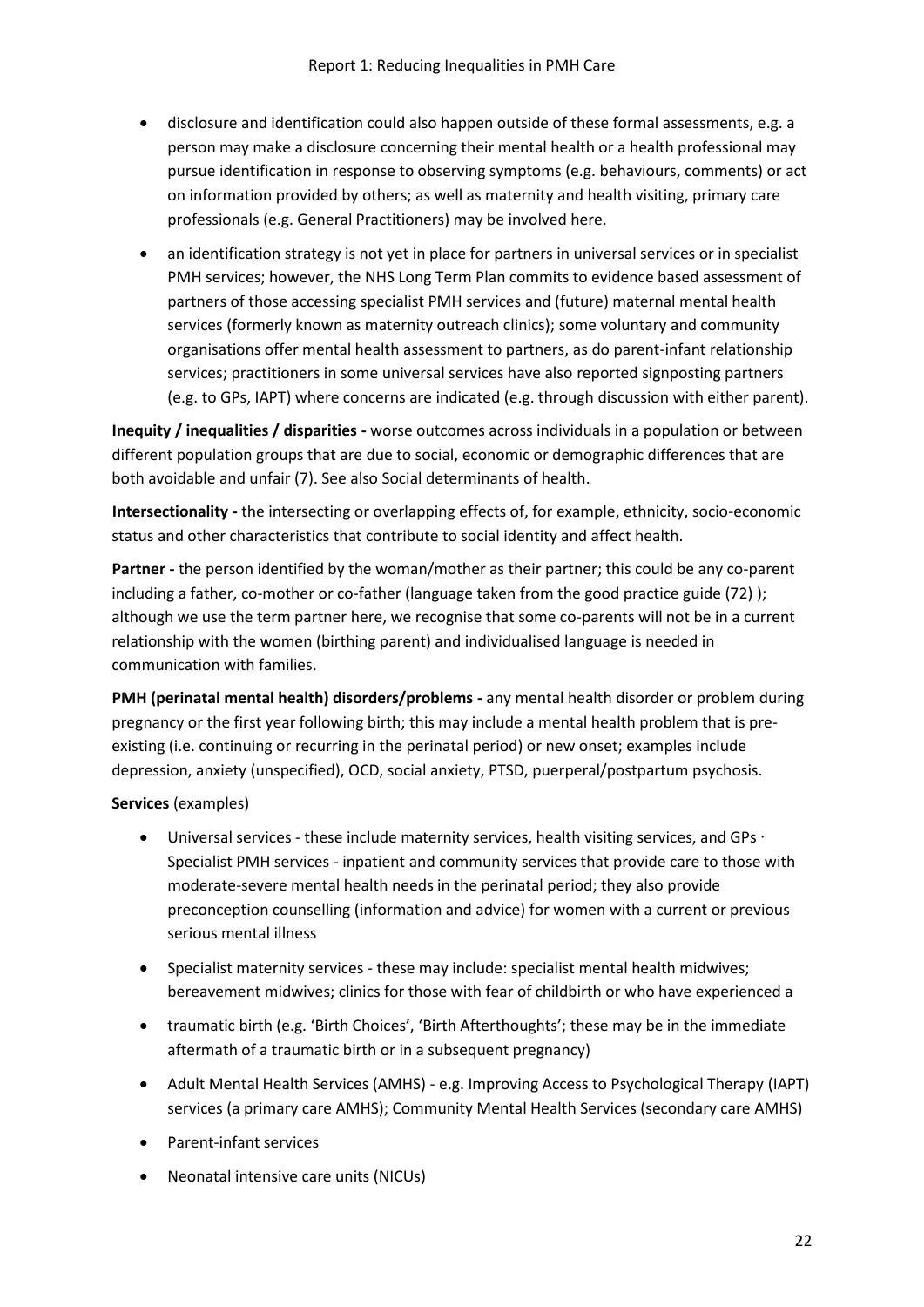- Gynaecology services these potentially could be relevant (e.g. concerning traumatic birth or assisted conception)
- Voluntary and community organisations these may include national or local organisations providing support for a range of needs, e.g. PMH , parenting

**Social determinants of health (SDH) -** social, demographic and economic-related characteristics of individuals and populations that are related to systematic variation in health and health care. In this report we have applied a condensed version of the PROGRESS-Plus organising structure to indicate population groups focused on women at risk of disparity (70). In its original form, PROGRESS refers to **P**lace of residence, **R**ace/ethnicity/culture/language, **O**ccupation, **G**ender/sex, **R**eligion, **E**ducation, **S**ocioeconomic status and **S**ocial capital. **Plus** refers to: (1) personal characteristics associated with discrimination (e.g. age, disability); (2) features of relationships (e.g. smoking parents) and (3) timedependent relationships (e.g. instances where a person may be temporarily at a disadvantage) (36). See also Inequality.

**Socio-technical framework -** the design of a system that integrates social (individual, organisations and community) with technical (hardware, software) viewpoints.

**Timeframes -** traditionally, the perinatal period in the context of mental health refers to the period from conception until one year following birth; the NHS Long Term Plan calls for services to be extended until two years following birth.

**Woman/ mother -** the person who is pregnant or has given birth (sometimes referred to as the gestational parent or birthing parent); this is the 'index patient' of a maternity service or specialist PMH service, and may include a trans man or non-binary person (language taken from the good practice guide (72)); in contrast, health visiting services are focused around the child.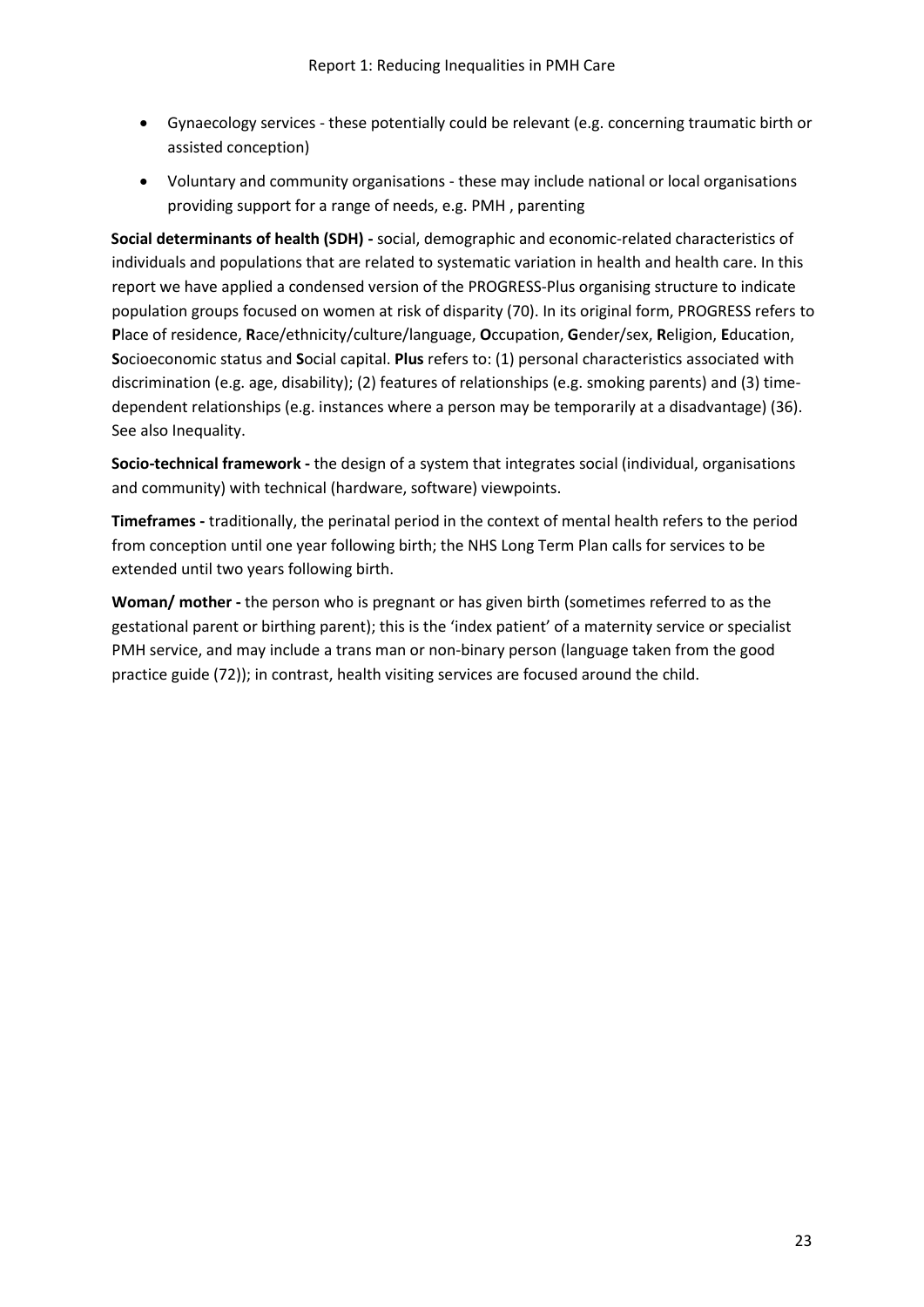## <span id="page-23-0"></span>References

- 1. Wittchen HU, Jacobi F, Rehm J, Gustavsson A, Svensson M, Jönsson B, et al. The size and burden of mental disorders and other disorders of the brain in Europe 2010. Eur Neuropsychopharmacol. 2011;21(9):655-79.
- 2. Cassel J. The contribution of the social environment to host resistance: the Fourth Wade Hampton Frost Lecture. Am J Epidemiol. 1976;104(2):107-23.
- 3. Gee GC, Ford CL. Structual Racism and Health Inequities: Old Issues, New Directions. Du Bois Rev. 2011;8(1):115-32.
- 4. Kawachi I, Berkman LF. Social ties and mental health. J Urban Health. 2001;78(3):458-67.
- 5. Smith HJ, Pettigrew TF, Pippin GM, Bialosiewicz S. Relative deprivation: a theoretical and meta-analytic review. Pers Soc Psychol Rev. 2012;16(3):203-32.
- 6. Williams DR, Lavizzo-Mourey R, Warren RC. The concept of race and health status in America. Public Health Rep. 1994;109(1):26-41.
- 7. Smith KE, Bambra C, Hill S. Background and introduction: UK experiences of health inequalities. In: Smith KE, Hill, S., Bambra, C., editor. Health Inequalities: critical perspectives: Oxford University Press; 2016.
- 8. Cooper C, Spiers N, Livingston G, Jenkins R, Meltzer H, Brugha T, et al. Ethnic inequalities in the use of health services for common mental disorders in England. Soc Psychiatry Psychiatr Epidemiol. 2013;48(5):685-92.
- 9. Gater R, Tomenson B, Percival C, Chaudhry N, Waheed W, Dunn G, et al. Persistent depressive disorders and social stress in people of Pakistani origin and white Europeans in UK. Soc Psychiatry Psychiatr Epidemiol. 2009;44(3):198-207.
- 10. McManus S, Bebbington P, Jenkins R, Brugha T. Mental health and wellbeing in England: Adult Psychiatric Morbidity Survey 2014. A survey carried out for NHS Digital. NatCen Social Research and the Department of Health Sciences, University of Leicester; 2016.
- 11. Dixon-Woods M, Cavers D, Agarwal S, Annandale E, Arthur A, Harvey J, et al. Conducting a critical interpretive synthesis of the literature on access to healthcare by vulnerable groups. BMC Medical Research Methodology. 2006;6(1):35.
- 12. House of Commons. Equality act. London: House of Commons; 2010.
- 13. Howard LM, Ryan EG, Trevillion K, Anderson F, Bick D, Bye A, et al. Accuracy of the Whooley questions and the Edinburgh Postnatal Depression Scale in identifying depression and other mental disorders in early pregnancy. The British Journal of Psychiatry. 2018;212(1):50-6.
- 14. Dennis CL, Falah-Hassani K, Shiri R. Prevalence of antenatal and postnatal anxiety: systematic review and meta-analysis. Br J Psychiatry. 2017;210(5):315-23.
- 15. Shorey S, Chee CYI, Ng ED, Chan YH, Tam WWS, Chong YS. Prevalence and incidence of postpartum depression among healthy mothers: A systematic review and meta-analysis. J Psychiatr Res. 2018;104:235-48.
- 16. Yildiz PD, Ayers S, Phillips L. The prevalence of posttraumatic stress disorder in pregnancy and after birth: A systematic review and meta-analysis. J Affect Disord. 2017;208:634-45.
- 17. Nilsson C, Hessman E, Sjöblom H, Dencker A, Jangsten E, Mollberg M, et al. Definitions, measurements and prevalence of fear of childbirth: a systematic review. BMC Pregnancy Childbirth. 2018;18(1):28.
- 18. VanderKruik R, Barreix M, Chou D, Allen T, Say L, Cohen LS, et al. The global prevalence of postpartum psychosis: a systematic review. BMC psychiatry. 2017;17(1):272-.
- 19. Agnafors S, Sydsjö G, Dekeyser L, Svedin CG. Symptoms of depression postpartum and 12 years later-associations to child mental health at 12 years of age. Matern Child Health J. 2013;17(3):405-14.
- 20. Kingston D, Tough S, Whitfield H. Prenatal and postpartum maternal psychological distress and infant development: a systematic review. Child Psychiatry Hum Dev. 2012;43(5):683-714.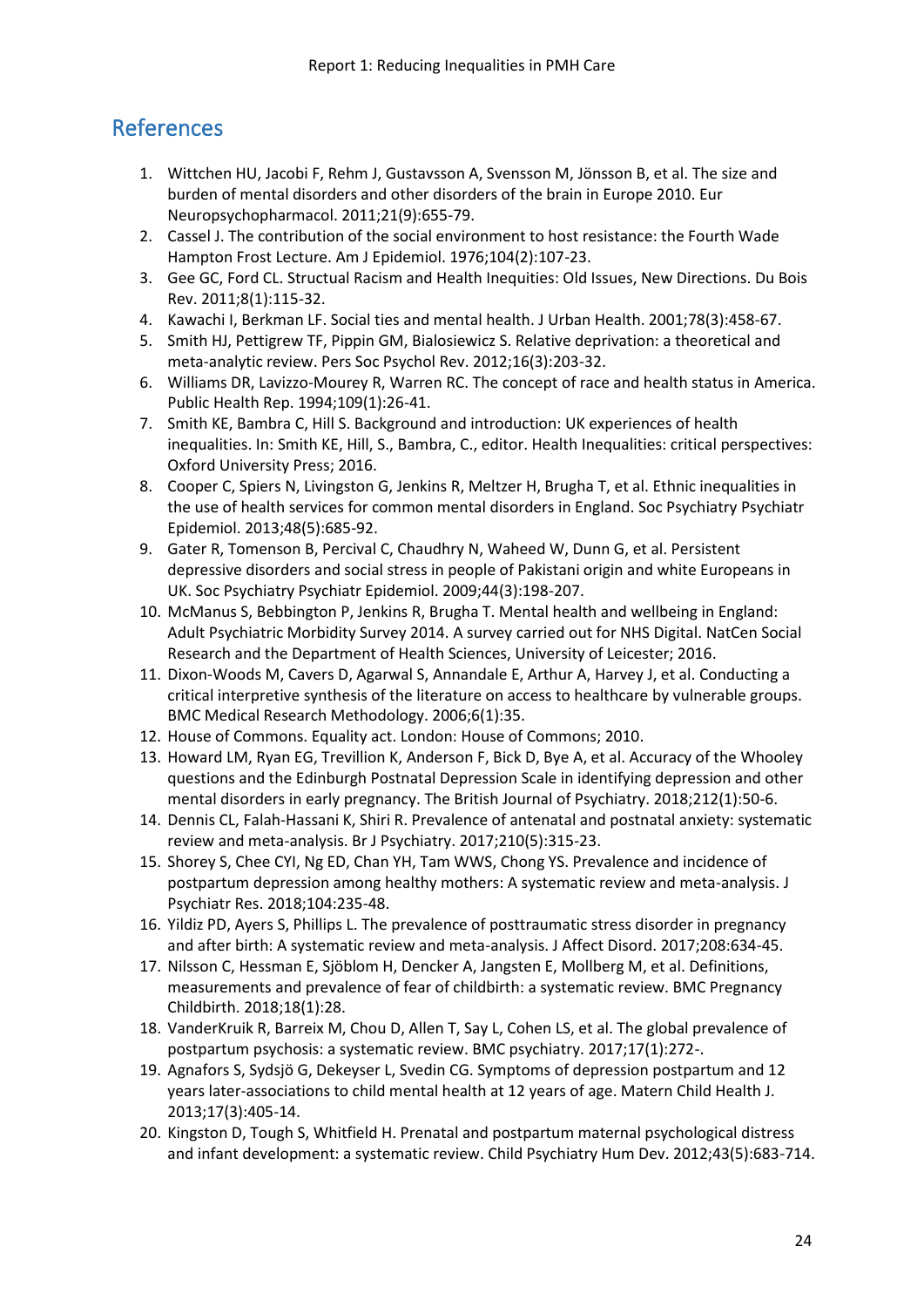- 21. Bauer A, Parsonage M, Knapp M, Iemmi V, Adelaja B. The costs of perinatal mental health problems. London: Centre for Mental Health; 2014.
- 22. Cameron EE, Sedov ID, Tomfohr-Madsen LM. Prevalence of paternal depression in pregnancy and the postpartum: An updated meta-analysis. Journal of Affective Disorders. 2016;206:189-203.
- 23. Leach LS, Poyser C, Cooklin AR, Giallo R. Prevalence and course of anxiety disorders (and symptom levels) in men across the perinatal period: A systematic review. Journal of Affective Disorders. 2016;190:675-86.
- 24. Goodman JH. Paternal postpartum depression, its relationship to maternal postpartum depression, and implications for family health. Journal of Advanced Nursing. 2004;45(1):26- 35.
- 25. Abelsohn KA, Epstein R, Ross LE. Celebrating the "other" parent: Mental health and wellness of expecting lesbian, bisexual, and queer non-birth parents. Journal of Gay & Lesbian Mental Health. 2013;17(4):387-405.
- 26. Maccio EM, Pangburn JA. Self-reported depressive symptoms in lesbian birth mothers and comothers. Journal of Family Social Work. 2012;15(2):99-110.
- 27. Wojnar DM, Katzenmeyer A. Experiences of preconception, pregnancy, and new motherhood for lesbian nonbiological mothers. JOGNN - Journal of Obstetric, Gynecologic, & Neonatal Nursing. 2014;43(1):50-60.
- 28. Sweeney S, MacBeth A. The effects of paternal depression on child and adolescent outcomes: A systematic review. Journal of Affective Disorders. 2016;205:44-59.
- 29. Lancaster CA, Gold KJ, Flynn HA, Yoo H, Marcus SM, Davis MM. Risk factors for depressive symptoms during pregnancy: a systematic review. American Journal of Obstetrics and Gynecology. 2010;202(1):5-14.
- 30. Yargawa J, Leonardi-Bee J. Male involvement and maternal health outcomes: Systematic review and meta-analysis. Journal of Epidemiology and Community Health. 2015;69:604-12.
- 31. Prady SL, Endacott C, Dickerson J, Bywater TJ, S.L. B. Inequalities in the identification and management of common mental disorders in the perinatal period: an equity focused reanalysis of a systematic review. PLOS ONE. 2021 16(3): e0248631. https://doi.org/10.1371/journal.pone.0248631
- 32. Prady SL, Martin-Kerry J, Dickerson J, Willan K, J. S, Mason D, et al. Human and healthcare factors that influence electronic medical record data entry for mental health problems: a scoping review. In preparation.
- 33. Darwin Z, Domoney J, Iles J, Bristow F, Siew J, Sethna V. Assessing the mental health of fathers, other co-parents and partners in the perinatal period: Mixed methods evidence synthesis. Frontiers in Psychiatry. 2021, 11, 1260. https://doi.org/10.3389/fpsyt.2020.585479
- 34. Watson H, Harrop D, Walton E, Young A, Soltani H. A systematic review of ethnic minority women's experiences of perinatal mental health conditions and services in Europe. PLoS One. 2019;14(1):e0210587-e.
- 35. Pybus K, Jefferson L, Dharni N, Willan K, Dickerson J, Prady SL. When, where, how and why do healthcare professionals record perinatal mental health information? A mixed-method study. In preparation. ----.
- 36. O'Neill J, Tabish H, Welch V, Petticrew M, Pottie K, Clarke M, et al. Applying an equity lens to interventions: using PROGRESS ensures consideration of socially stratifying factors to illuminate inequities in health. J Clin Epidemiol. 2014;67(1):56-64.
- 37. Solutions for Public Health. Screening for antenatal and postnatal mental health problems: External review against programme appraisal criteria for the UK National Screening Committee 2019 [updated April 2019. Available from:

https://legacyscreening.phe.org.uk/policydb\_download.php?doc=1112.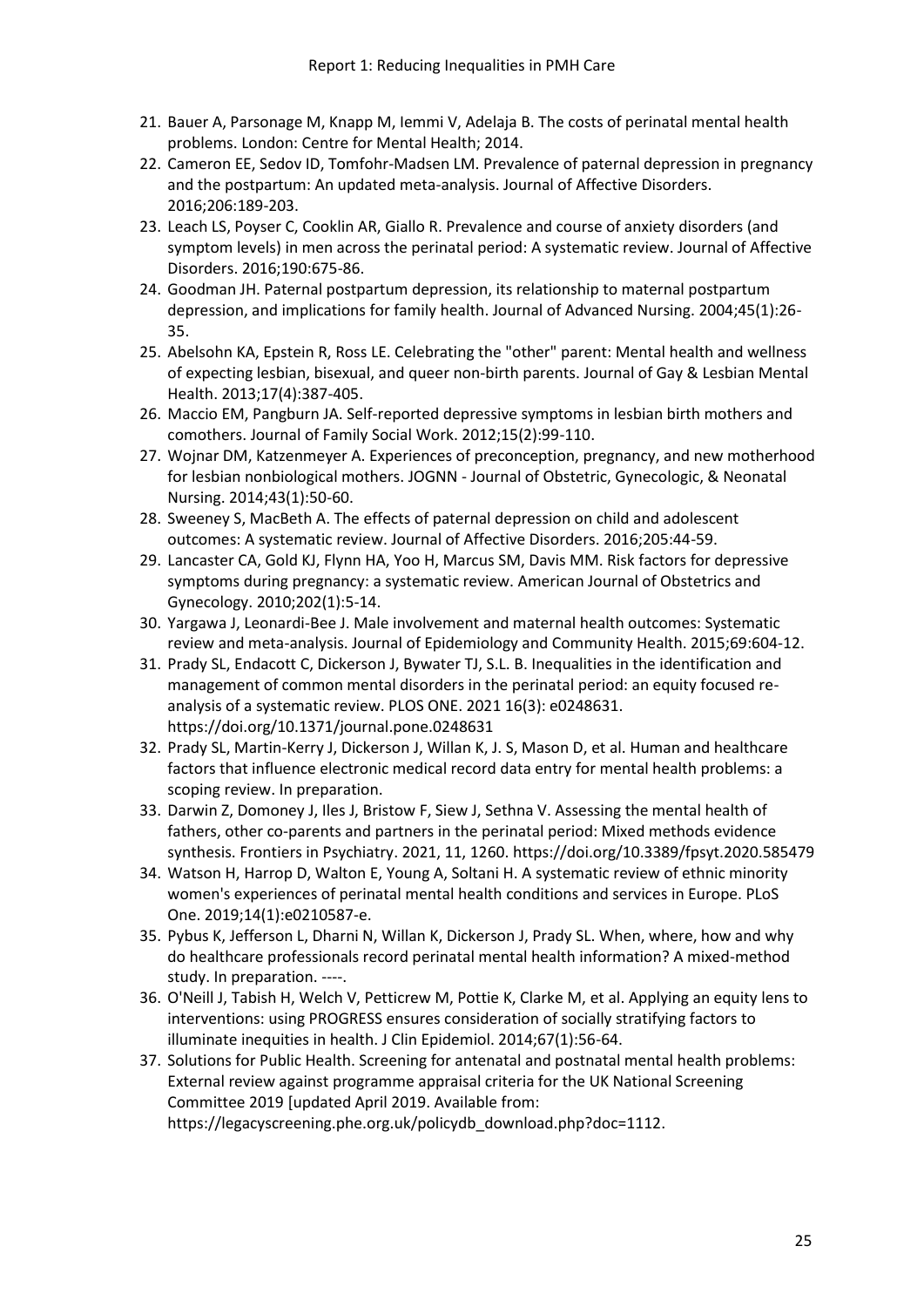- 38. Prady SL, Pickett KE, Petherick ES, Gilbody S, Croudace T, Mason D, et al. Evaluation of ethnic disparities in detection of depression and anxiety in primary care during the maternal period: combined analysis of routine and cohort data. Br J Psychiatry. 2016;208(5):453-61.
- 39. Khan L. Falling through the gaps: perinatal mental health and general practice2015. Available from: https://maternalmentalhealthalliance.org/wp-content/uploads/RCGP-Report-Fallingthrough the-gaps-PMH-and-general-practice-March-2015.pdf.
- 40. Russell S, Lang B. Perinatal mental health: experiences of women and Health Professionals. Boots Family Trust; 2013.
- 41. McGlone C, Hollins Martin CJ, Furber C. Midwives' experiences of asking the Whooley questions to assess current mental health: a qualitative interpretive study. Journal of Reproductive and Infant Psychology. 2016;34(4):383-93.
- 42. Almond P, Lathlean J. Inequity in provision of and access to health visiting postnatal depression services. Journal of Advanced Nursing. 2011;67(11):2350-62.
- 43. Williams CJ, Turner KM, Burns A, Evans J, Bennert K. Midwives and women's views on using UK recommended depression case finding questions in antenatal care. Midwifery. 2016;35:39-46.
- 44. Brealey SD, Hewitt C, Green JM, Morrell J, Gilbody S. Screening for postnatal depression is it acceptable to women and healthcare professionals? A systematic review and meta‐ synthesis. Journal of Reproductive and Infant Psychology. 2010;28(4):328-44.
- 45. Grayson J. West Yorkshire and Harrogate Local Maternity Services Maternity Perinatal Services Scoping Report For Period January to March 2020 (DRAFT v1.2). West Yorkshire and Harrogate Health and Care Partnership; 2020.
- 46. Redshaw M, Henderson J. Who is actually asked about their mental health in pregnancy and the postnatal period? Findings from a national survey. BMC Psychiatry. 2016;16(1):322.
- 47. Di Caccavo A, Fazal-Short N, Moss TP. Primary care decision making in response to psychological complaints: the influence of patient race. Journal of Community & Applied Social Psychology. 2000;10(1):63-7.
- 48. Edge D. Falling through the net black and minority ethnic women and perinatal mental healthcare: health professionals' views. Gen Hosp Psychiatry. 2010;32(1):17-25.
- 49. Stirling AM, Wilson P, McConnachie A. Deprivation, psychological distress, and consultation length in general practice. Br J Gen Pract. 2001;51(467):456-60.
- 50. Prady SL, Pickett KE, Gilbody S, Petherick ES, Mason D, Sheldon TA, et al. Variation and ethnic inequalities in treatment of common mental disorders before, during and after pregnancy: combined analysis of routine and research data in the Born in Bradford cohort. BMC Psychiatry. 2016;16:99.
- 51. NHS Benchmarking Network. Perinatal Mental Health Services 2019: PO28 Leeds and York Partnership. 2019.
- 52. Healthwatch Wakefield. Maternity Mental Health Services Healthwatch England National Survey: Wakefield and Leeds Findings. 2019.
- 53. McCauley C-O, Casson K. A qualitative study into how guidelines facilitate general practitioners to empower women to make decisions regarding antidepressant use in pregnancy. International Journal of Mental Health Promotion. 2013;15(1):3-28.
- 54. Baldwin S, Malone M, Sandall J, Bick D. A qualitative exploratory study of UK first-time fathers' experiences, mental health and wellbeing needs during their transition to fatherhood. BMJ Open. 2019;9(9):e030792.
- 55. Currò V, De Rosa E, Maulucci S, Maulucci ML, Silvestri MT, Zambrano A, et al. The use of Edinburgh Postnatal Depression Scale to identify postnatal depression symptoms at well child visit. Italian Journal of Pediatrics. 2009;35(1):32.
- 56. Whitelock A. Why do health visitors screen mothers and not fathers for depression in the postnatal period? Journal of Health Visiting. 2016;4(6):312-21.